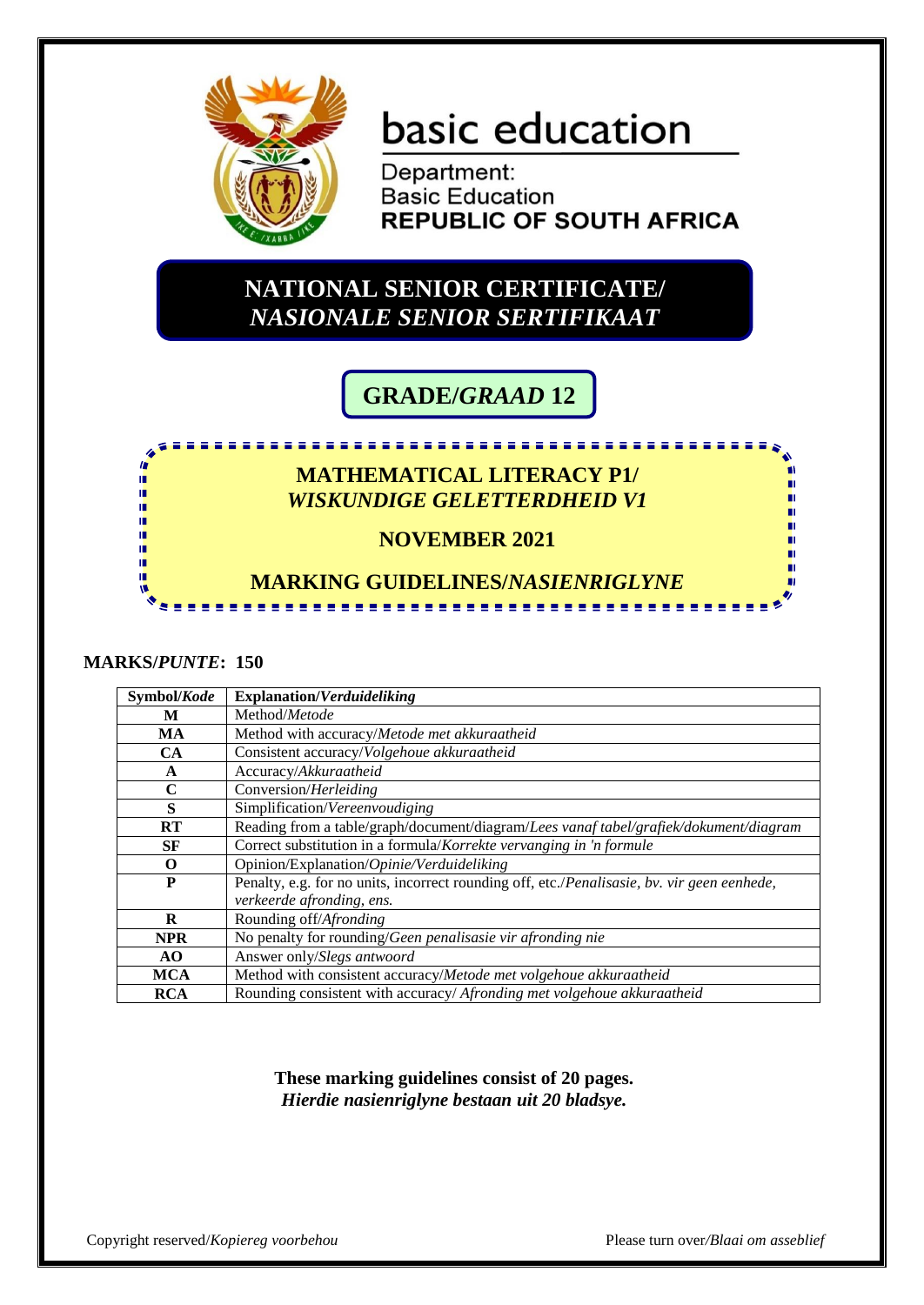#### **NOTE:**

- If a candidate answers a question TWICE, only mark the FIRST attempt.
- If a candidate has crossed out (cancelled) an attempt to a question and NOT redone the solution, mark the crossed out (cancelled) version.
- Consistent accuracy (CA) applies in ALL aspects of the marking guidelines; however it stops at the second calculation error.
- If the candidate presents any extra solution when reading from a graph, table, layout plan and map, then penalise for every extra item presented.

#### *LET WEL:*

- *As 'n kandidaat 'n vraag TWEE KEER beantwoord, sien slegs die EERSTE poging na.*
- *As 'n kandidaat 'n antwoord van 'n vraag doodtrek (kanselleer) en nie oordoen nie, sien die doodgetrekte (gekanselleerde) poging na.*
- *Volgehoue akkuraatheid (CA) word in ALLE aspekte van die nasienriglyne toegepas, dit hou op by die tweede berekeningsfout.*
- *Wanneer 'n kandidaat aflesings vanaf 'n grafiek, tabel, uitlegplan en kaart geneem en ekstra antwoorde gee, penaliseer vir elke ekstra item.*

|       | <b>QUESTION/VRAAG 1 [30 MARKS/PUNTE] ANSWER ONLY FULL MARKS</b>       |                                                                                                 |                              |
|-------|-----------------------------------------------------------------------|-------------------------------------------------------------------------------------------------|------------------------------|
| Q/V   | Solution/Oplossing                                                    | Explanation/Verduideliking                                                                      | T&L                          |
| 1.1.1 | $$1,258 - $0,80 \sqrt{MA}$<br>$= $0,458 \checkmark$ CA                | 1MA subtracting different<br>prices<br>1CA simplification provided<br>1 value is correct<br>(2) | $\mathbf{F}$<br>L1<br>$\ast$ |
| 1.1.2 | 11,14 Botswana pula/ <i>Botswana pula</i> = \$1                       |                                                                                                 | $\mathbf{F}$<br>L1<br>$\ast$ |
|       | 1 Botswana Pula = $\frac{1}{11.14}$ $\checkmark$ MA                   | 1MA dividing by exchange<br>rate                                                                |                              |
|       | $= 0.089767$ US dollar $\checkmark$ A                                 | 1A simplification<br>No penalty for correct<br>rounding<br>(2)                                  |                              |
| 1.1.3 | $\sqrt{RT}$<br>$\sqrt{RT}$<br>Angola; Namibia or/of Botswana          | 1RT first correct country<br>1RT second correct country                                         | $\mathbf F$<br>L1            |
|       |                                                                       | Any two<br>(2)                                                                                  | $\ast$                       |
| 1.1.4 | $\sqrt{RT}$<br>1,258; 1,061; 0,87; 0,796; 0,732; 0,254 $\checkmark$ A | 1RT all correct values<br>1A correct order<br>(2)                                               | D<br>L1<br>$\ast$            |
| 1.1.5 | $0.833 \quad \checkmark \land A$                                      | 2A correct value<br>(2)                                                                         | $\mathbf{P}$<br>L1<br>$\ast$ |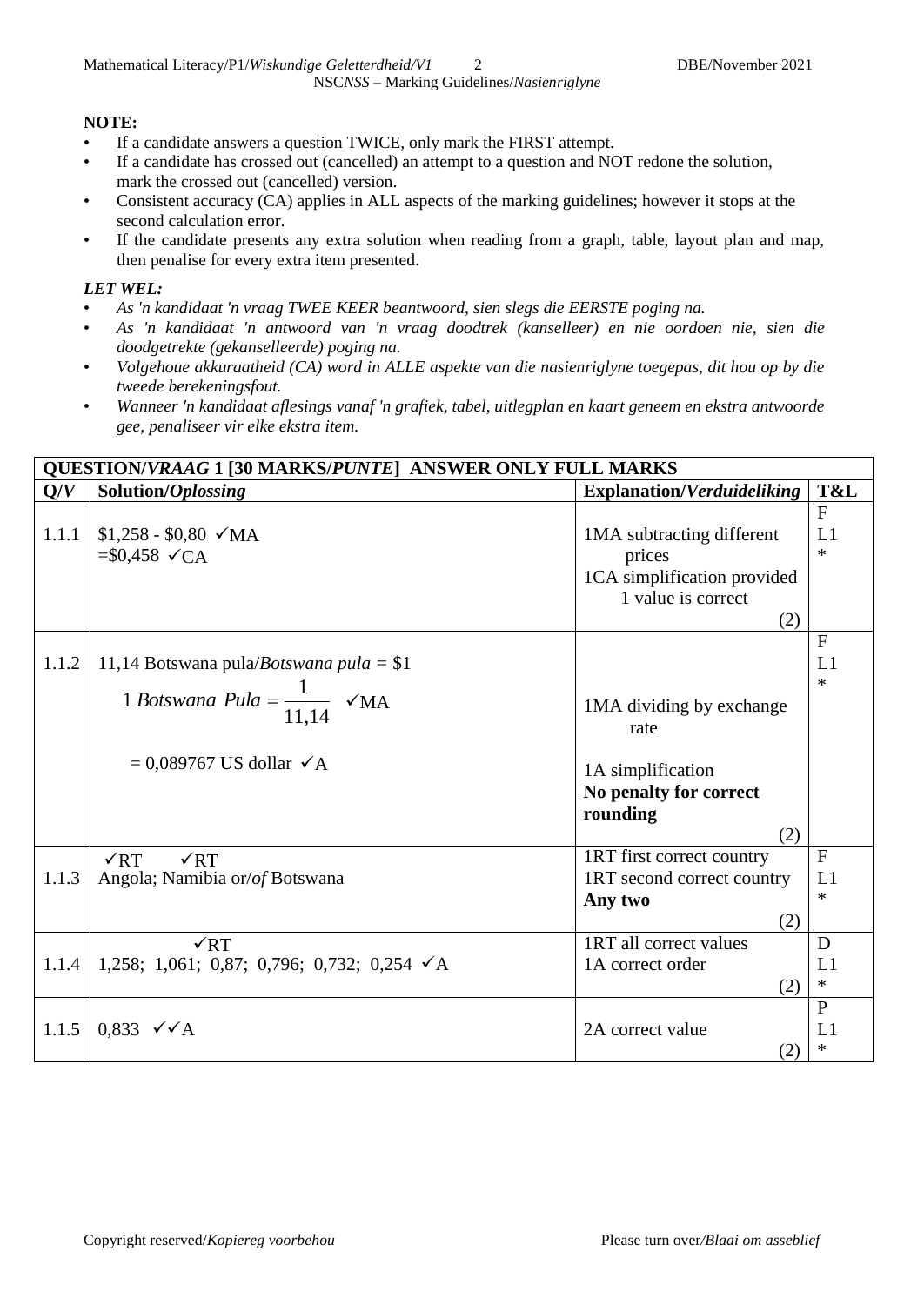| Q/V          | Solution/Oplossing                                                                                                                                                                                                                                                                                                                                                         | <b>Explanation/Verduideliking</b>                      |            | T&L                          |
|--------------|----------------------------------------------------------------------------------------------------------------------------------------------------------------------------------------------------------------------------------------------------------------------------------------------------------------------------------------------------------------------------|--------------------------------------------------------|------------|------------------------------|
| 1.2.1        | Electricity/Elektrisiteit $\checkmark$ A                                                                                                                                                                                                                                                                                                                                   | 2A correct source                                      | (2)        | D<br>L1                      |
| 1.2.2        | Limpopo / LP / Lim / L-Province/ <i>Provinsie</i> $\sqrt{\phantom{a}}$ $\sqrt{\phantom{a}}$                                                                                                                                                                                                                                                                                | 2A province                                            | (2)        | D<br>L1                      |
| 1.2.3<br>(a) | Cost of 1 $\ell$ of paraffin/ <i>Koste van 1 <math>\ell</math> paraffien</i>                                                                                                                                                                                                                                                                                               |                                                        |            | $\mathbf{F}$<br>L1<br>$\ast$ |
|              | $764,59 \div 100$ $\checkmark$ MA<br>$= R7,6459/\ell \checkmark$ A<br>$= R7,65/\ell$                                                                                                                                                                                                                                                                                       | 1MA dividing by 100<br>1A simplification<br><b>NPR</b> | (2)        |                              |
| 1.2.3        | Cost of paraffin/Koste van paraffien                                                                                                                                                                                                                                                                                                                                       | CA from Question 1.2.3 (a)                             |            | $\mathbf{F}$<br>L1           |
| (b)          | $R7,65/\ell \times 12,5\ell \sqrt{MCA}$<br>$=$ R95,625                                                                                                                                                                                                                                                                                                                     | 1MCA multiply by $12,5\ell$                            |            |                              |
|              | $= R96,00 \quad \checkmark R$                                                                                                                                                                                                                                                                                                                                              | 1R correct rounding                                    | (2)        |                              |
| 1.2.4        | Solar power OR Coal OR Charcoal OR Wind<br>turbines OR Hydropower OR Generator OR Gel<br>OR Paper OR Straw OR Leaves OR Animal<br>manure (dung) OR Spirits OR Corn stalk<br>$\sqrt{\sqrt{A}}$<br>Sonkrag OF Steenkool OF Houtskool OF<br>Windturbines OF Hidrokrag OF Kragopwekker<br>OF Gel OF Papier OF Strooi OF Blare OF<br>Dieremis (mis) OF Spiritus OF Mieliestronk | 2A correct source<br>Any one                           | (2)        | D<br>L1<br>$\ast$            |
| 1.3.1        | Survey/Questionnaire/Interview/Google forms<br>Opname/Vraelys/Onderhoud/Google vorms $\checkmark\checkmark$ A                                                                                                                                                                                                                                                              | 2A correct instrument                                  | (2)        | D<br>L1                      |
| 1.3.2        | $\sqrt{\sqrt{A}}$<br>Classifying, preparation, organising, sorting data/<br>Klassifisering, voorbereiding, organisering,<br>sortering van data                                                                                                                                                                                                                             | 2A correct step<br>Any one word to describe the step   |            | D<br>L1                      |
| 1.3.3        | Categorical data/Kategoriese data<br>$\sqrt{\sqrt{A}}$                                                                                                                                                                                                                                                                                                                     | 2A correct answer                                      | (2)<br>(2) | D<br>L1                      |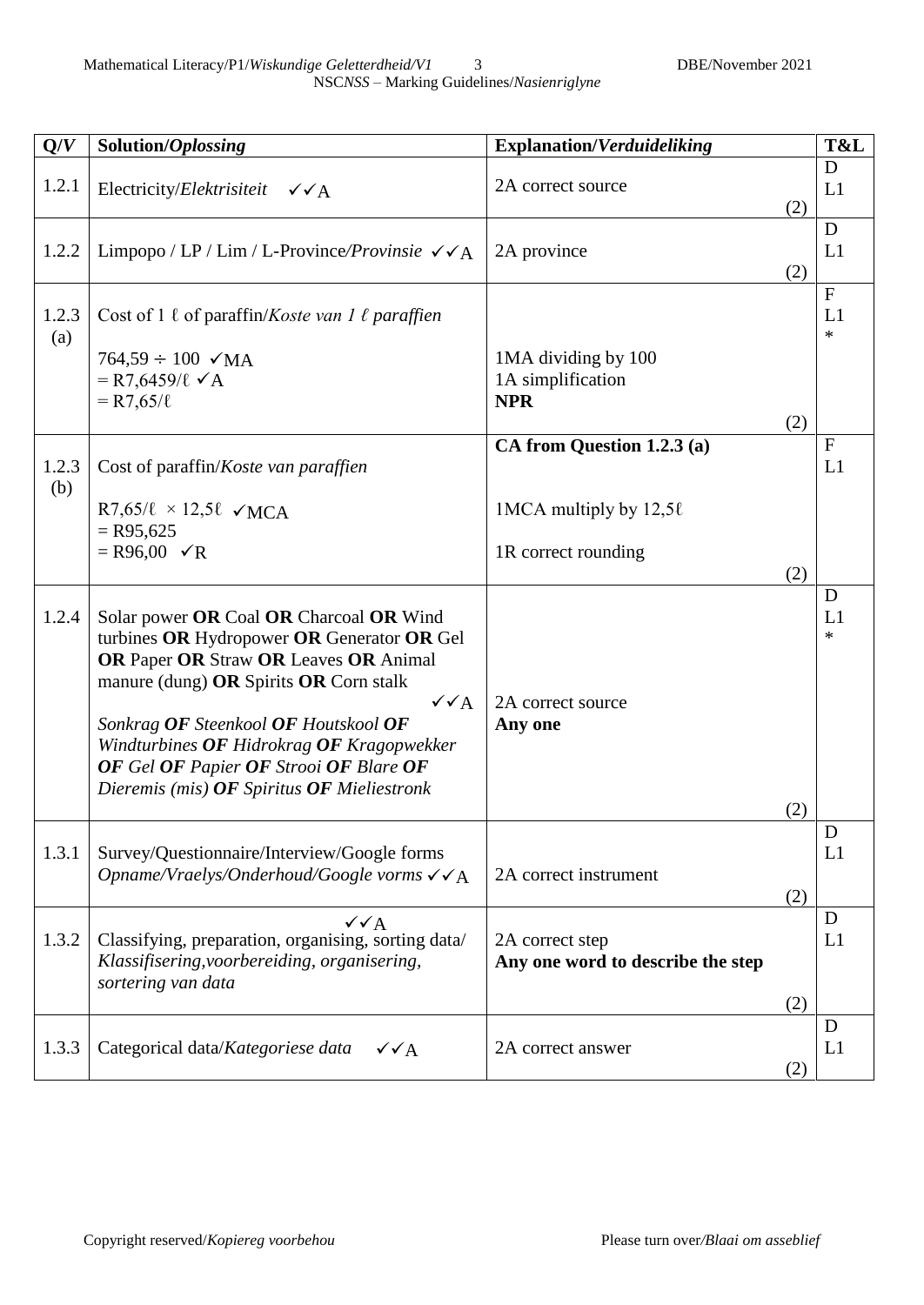| Q/V   | Solution/Oplossing                                                                             | <b>Explanation/Verduideliking</b> | T&L                |
|-------|------------------------------------------------------------------------------------------------|-----------------------------------|--------------------|
| 1.3.4 | Value Added Tax/Belasting op Toegevoegde<br>Waarde $\checkmark$ $\checkmark$ A                 | 2A correct answer                 | $\mathbf{F}$<br>L1 |
|       |                                                                                                | (2)                               |                    |
| 1.3.5 | Any company who sells books/Enige maatskappy<br>wat boeke verkoop $\sqrt{\phantom{a}}\prime$ A |                                   | D<br>L1<br>$\ast$  |
|       | <b>OR/OF</b>                                                                                   |                                   |                    |
|       | Publishers/ <i>Drukkers</i> $\checkmark$ $\checkmark$ A                                        |                                   |                    |
|       | <b>OR/OF</b>                                                                                   |                                   |                    |
|       | Library/ <i>Biblioteek</i> $\checkmark$ A                                                      |                                   |                    |
|       | <b>OR/OF</b>                                                                                   | 2A correct answer                 |                    |
|       | Book Club/Boekklub $\checkmark$ A                                                              |                                   |                    |
|       | OR/OF                                                                                          |                                   |                    |
|       | Name of a book store/Naam van 'n boekwinkel<br>$\sqrt{\sqrt{A}}$                               |                                   |                    |
|       | <b>OR/OF</b>                                                                                   |                                   |                    |
|       | Name of publisher/Naam van uitgewer $\checkmark$ /A                                            |                                   |                    |
|       |                                                                                                | (2)                               |                    |
|       |                                                                                                | $[30]$                            |                    |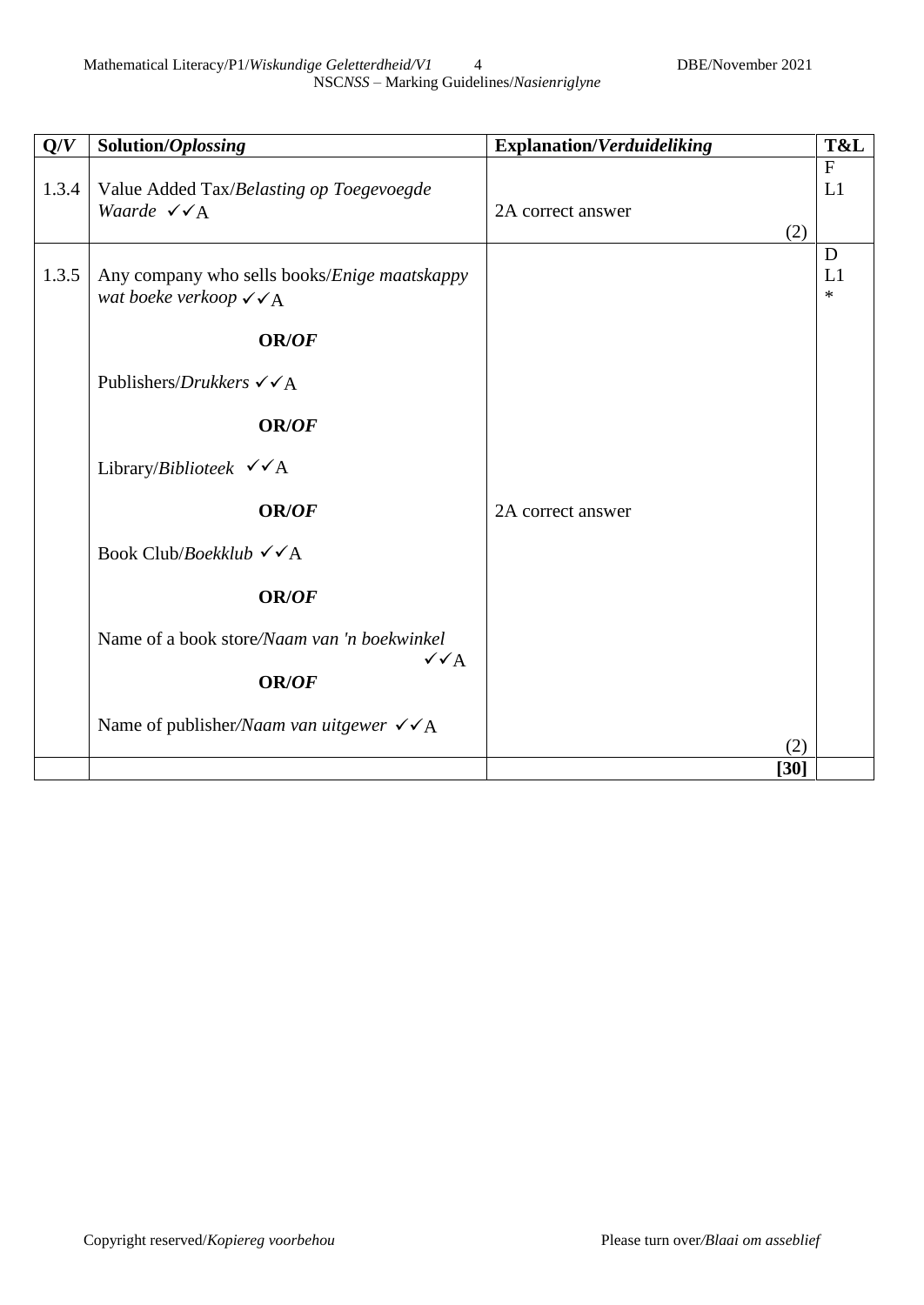|       | <b>QUESTION/VRAAG 2 [32 MARKS/PUNTE]</b>                                                                                                                                                                                                                                                                                               |                                                                |                                          |
|-------|----------------------------------------------------------------------------------------------------------------------------------------------------------------------------------------------------------------------------------------------------------------------------------------------------------------------------------------|----------------------------------------------------------------|------------------------------------------|
| Q/V   | Solution/Oplossing                                                                                                                                                                                                                                                                                                                     | <b>Explanation/Verduideliking</b>                              | T&L                                      |
| 2.1.1 | Hire purchase agreement/HP/Instalment payment/Loan<br>agreement monthly instalment/Credit option/Credit/Balloon<br>payment option/Residual payment option<br>$\sqrt{\sqrt{A}}$<br>Huurkoop/HK/Paaiement betaling/Lening ooreenkoms met<br>maandelikse paaiement/Krediet opsie/Krediet/Ballon betaal<br>opsie/Reswaarde betalings opsie | 2A correct definition<br>Any one from given list               | F<br>L1                                  |
|       |                                                                                                                                                                                                                                                                                                                                        | (2)                                                            | F                                        |
| 2.1.2 | Ford Figo Deposit/Deposito                                                                                                                                                                                                                                                                                                             |                                                                | L1<br>$\ast$                             |
|       | $=$ R215 100 $\times$ 5% $\checkmark$ MA                                                                                                                                                                                                                                                                                               | 1MA multiplying correct<br>values                              |                                          |
|       | $= R10755 \checkmark$                                                                                                                                                                                                                                                                                                                  | 1A simplification<br>AO                                        |                                          |
|       |                                                                                                                                                                                                                                                                                                                                        | (2)                                                            |                                          |
| 2.1.3 | 72 months : 48 months $\sqrt{RT}$<br>$=$ 3:2 $\checkmark$ A                                                                                                                                                                                                                                                                            | 1RT correct values<br>1A simplification of 2<br>correct values | $\mathbf{F}$<br>L2<br>$\ast$             |
|       |                                                                                                                                                                                                                                                                                                                                        | Accept unit ratio<br>AO<br>(2)                                 |                                          |
| 2.1.4 | Ford Figo $\checkmark$ $\checkmark$ A                                                                                                                                                                                                                                                                                                  | 2A correct vehicle<br>(2)                                      | $\mathbf{F}$<br>L1                       |
| 2.1.5 | Monthly admin fee/Maandelikse administrasie fooi                                                                                                                                                                                                                                                                                       |                                                                | $\mathbf{F}$<br>L <sub>3</sub><br>$\ast$ |
|       | R3 345 $\times$ 2,08% $\times$ MA<br>$=$ R69,58                                                                                                                                                                                                                                                                                        | 1MA calculating 2,08%                                          |                                          |
|       | Total cost for the VW Polo/Totale koste vir die VW Polo                                                                                                                                                                                                                                                                                | 1MA multiplying correct<br>values                              |                                          |
|       | $=$ Total monthly instalments $+$ Admin fee $+$ Residual<br>$\sqrt{MA}$<br>$\sqrt{MA}$<br>$\sqrt{RT}$<br>$=(R3 345,00 \times 47) + (R69,58 \times 47) + R116 759$                                                                                                                                                                      | 1MA multiplying correct<br>values<br>1RT correct value         |                                          |
|       |                                                                                                                                                                                                                                                                                                                                        |                                                                |                                          |
|       | $=$ R157 215 + R3 270,26 + R116 759 $\checkmark$ M                                                                                                                                                                                                                                                                                     | 1M adding values                                               |                                          |
|       | $=$ R277 244,26 $\checkmark$ CA                                                                                                                                                                                                                                                                                                        | 1CA simplification<br>(6)                                      |                                          |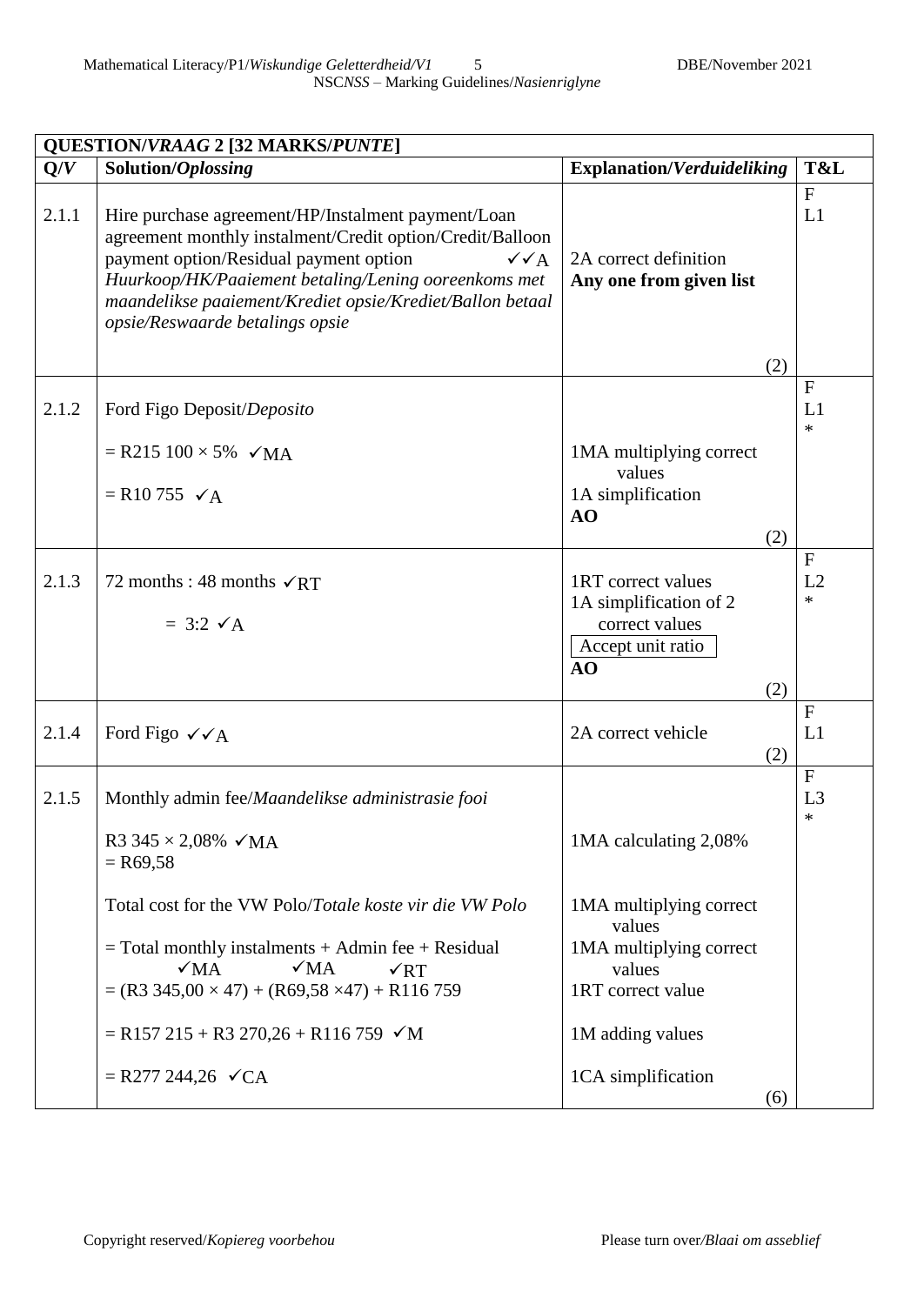Mathematical Literacy/P1/Wiskundige Geletterdheid/V1 6 DBE/November 2021

| Q/V   | Solution/Oplossing                                                                                                                                      | <b>Explanation/Verduideliking</b>                                                                      | T&L                          |
|-------|---------------------------------------------------------------------------------------------------------------------------------------------------------|--------------------------------------------------------------------------------------------------------|------------------------------|
| 2.1.6 | Interest for year 1/Rente vir jaar 1                                                                                                                    |                                                                                                        | $\mathbf{F}$<br>L4<br>$\ast$ |
|       | R60 000,00 $\times \frac{4,3}{100}$ $\checkmark$ MA                                                                                                     | 1MA calculating percentage                                                                             |                              |
|       | $= R2 580,00 \quad \checkmark{A}$                                                                                                                       | 1A simplification                                                                                      |                              |
|       | Amount end of year 1/Bedrag aan die einde van jaar 1<br>$=$ R60 000 + R2 580<br>$=$ R62 580,00 $\checkmark$ CA                                          | 1CA adding interest                                                                                    |                              |
|       | Interest for year 2/ Rente vir jaar 2<br>62 580,00 $\times \frac{5,1}{100}$ $\checkmark$ MCA<br>$=$ R3 191,58                                           | 1MCA calculating<br>percentage                                                                         |                              |
|       | Amount end of year 2/Bedrag aan die einde van jaar 2<br>$=$ R62 580,00 + R3 191,58<br>$=$ R65 771,58 $\checkmark$ CA                                    | 1CA simplification                                                                                     |                              |
|       | Residual value of Ford Figo                                                                                                                             |                                                                                                        |                              |
|       | R215 100 × 30% $\checkmark$ M                                                                                                                           | 1M calculating 30%                                                                                     |                              |
|       | $=$ R64 530 $\checkmark$ CA                                                                                                                             | 1CA simplification                                                                                     |                              |
|       | She is correct/Sy is korrek $\checkmark$ O                                                                                                              | 10 conclusion.                                                                                         |                              |
|       | OR/OF                                                                                                                                                   | <b>OR/OF</b>                                                                                           |                              |
|       | $\sqrt{M}$<br>$\sqrt{MA}$<br>$\sqrt{MA}$<br>$R60000,00 \times \frac{104,3}{4}$<br>105,1<br>$- x -$<br>$100 \sqrt{M}$<br>100<br>= R65 771,58 $\sqrt{CA}$ | 1MA adding percentage<br>1MA adding percentage<br>1M calculating percentage<br>1M compound calculation |                              |
|       | Residual value of Ford Figo                                                                                                                             | 1CA simplification                                                                                     |                              |
|       | R215 $100 \times 30\%$ $\checkmark$ M                                                                                                                   | 1M calculating 30%                                                                                     |                              |
|       | $=$ R64 530 $\checkmark$ CA                                                                                                                             | 1CA simplification                                                                                     |                              |
|       | She is CORRECT/Sy is KORREK $\checkmark$ O                                                                                                              | 10 conclusion.<br>(8)                                                                                  |                              |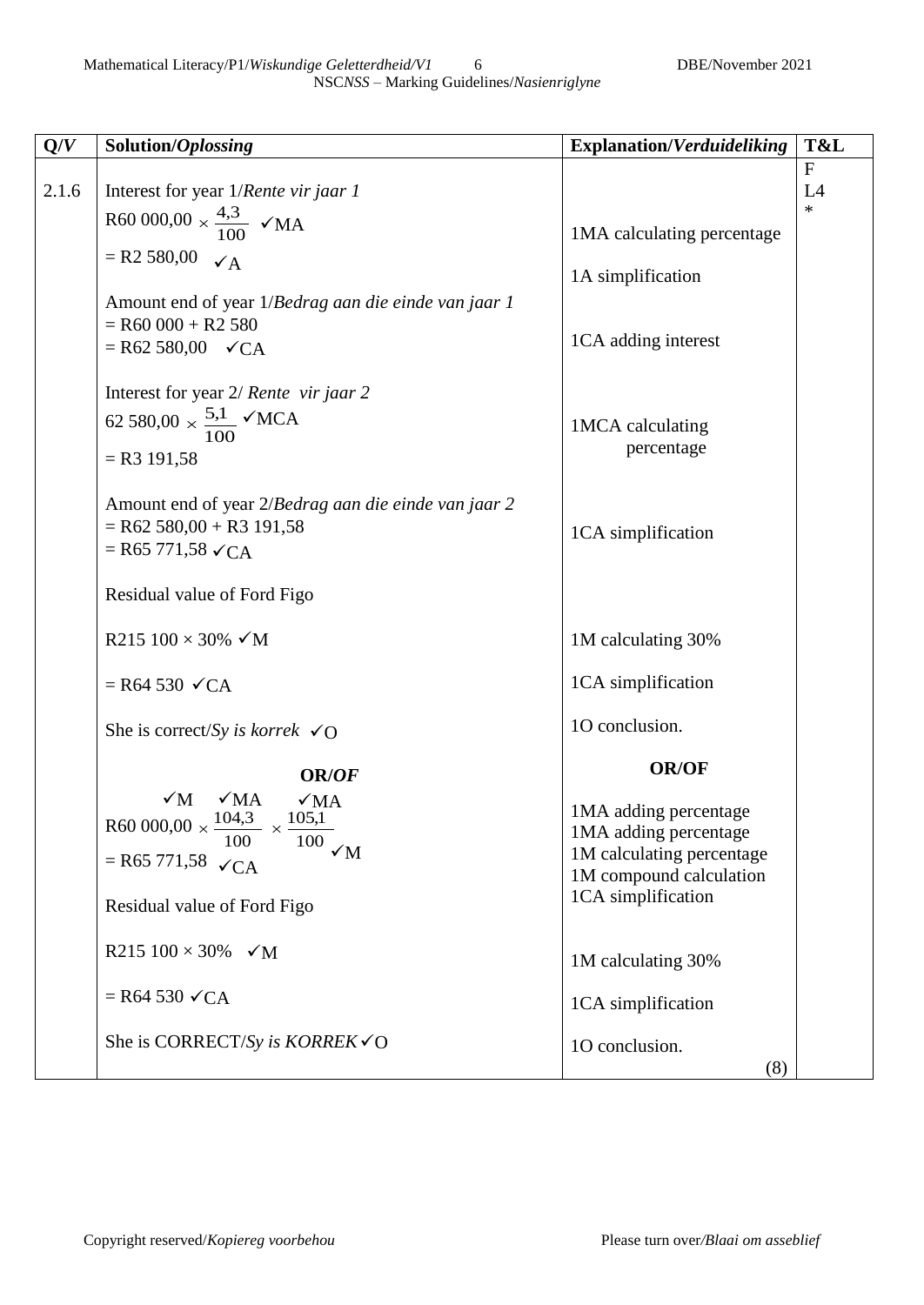| Q/V   | Solution/Oplossing                                                                                                                                                      | <b>Explanation/Verduideliking</b>                                                | T&L                |
|-------|-------------------------------------------------------------------------------------------------------------------------------------------------------------------------|----------------------------------------------------------------------------------|--------------------|
| 2.2.1 | $3/Three/Drie \ \sqrt{\triangle}$                                                                                                                                       | 2A correct number<br>(2)                                                         | F<br>L1            |
| 2.2.2 | ABC made For You S OR/OF made For You S $\checkmark$ $\checkmark$ A                                                                                                     | 2A correct device<br>(2)                                                         | F<br>L1            |
| 2.2.3 | VAT calculation/BTW-berekening                                                                                                                                          |                                                                                  | F<br>L1            |
|       | $= (R355.65 + R260 + R337.35) \times 15\%$ $\checkmark$ M                                                                                                               | 1M adding correct<br>values                                                      |                    |
|       | $=$ R953,00 $\times$ 15% $\checkmark$ A                                                                                                                                 | 1A multiplying by 15%                                                            |                    |
|       | $= R142,95$                                                                                                                                                             | Accept individual correct<br>calculations: R53,3475<br>R39,00 R50,60             |                    |
|       |                                                                                                                                                                         | (2)                                                                              | F                  |
| 2.2.4 | $A = R355,65 + R260 + R337,35 + R142,95 \quad \checkmark \text{MA}$<br>$= R1 095,95 \checkmark CA$                                                                      | <b>CA from Question 2.2.3</b><br>1MA adding correct values<br>1CA simplification | L2                 |
|       | OR/OF                                                                                                                                                                   | <b>OR/OF</b>                                                                     |                    |
|       | $A = R953 \times 1,15 \checkmark \text{MA}$<br>$= R1 095,95 \checkmark CA$                                                                                              | 1MA multiplying by 1,15<br>1CA simplification                                    |                    |
|       | OR/OF                                                                                                                                                                   | <b>OR/OF</b>                                                                     |                    |
|       | $A = R953 + R142,95$ $\checkmark$ MA<br>$= R1 095,95 \checkmark CA$                                                                                                     | 1MA adding correct values<br>1CA simplification<br>AO<br>(2)                     |                    |
| 2.2.5 | Impossible /Not possible/No chance/Zero<br>percent/Zero/Zero out of three<br>$\sqrt{\sqrt{A}}$<br>Onmoontlik/Nie moontlik nie/Geen kans/Nul<br>persent/Nul/Nul uit drie | 2A correct term<br>(2)                                                           | $\mathbf{P}$<br>L2 |
|       |                                                                                                                                                                         | $\lceil 32 \rceil$                                                               |                    |
|       |                                                                                                                                                                         |                                                                                  |                    |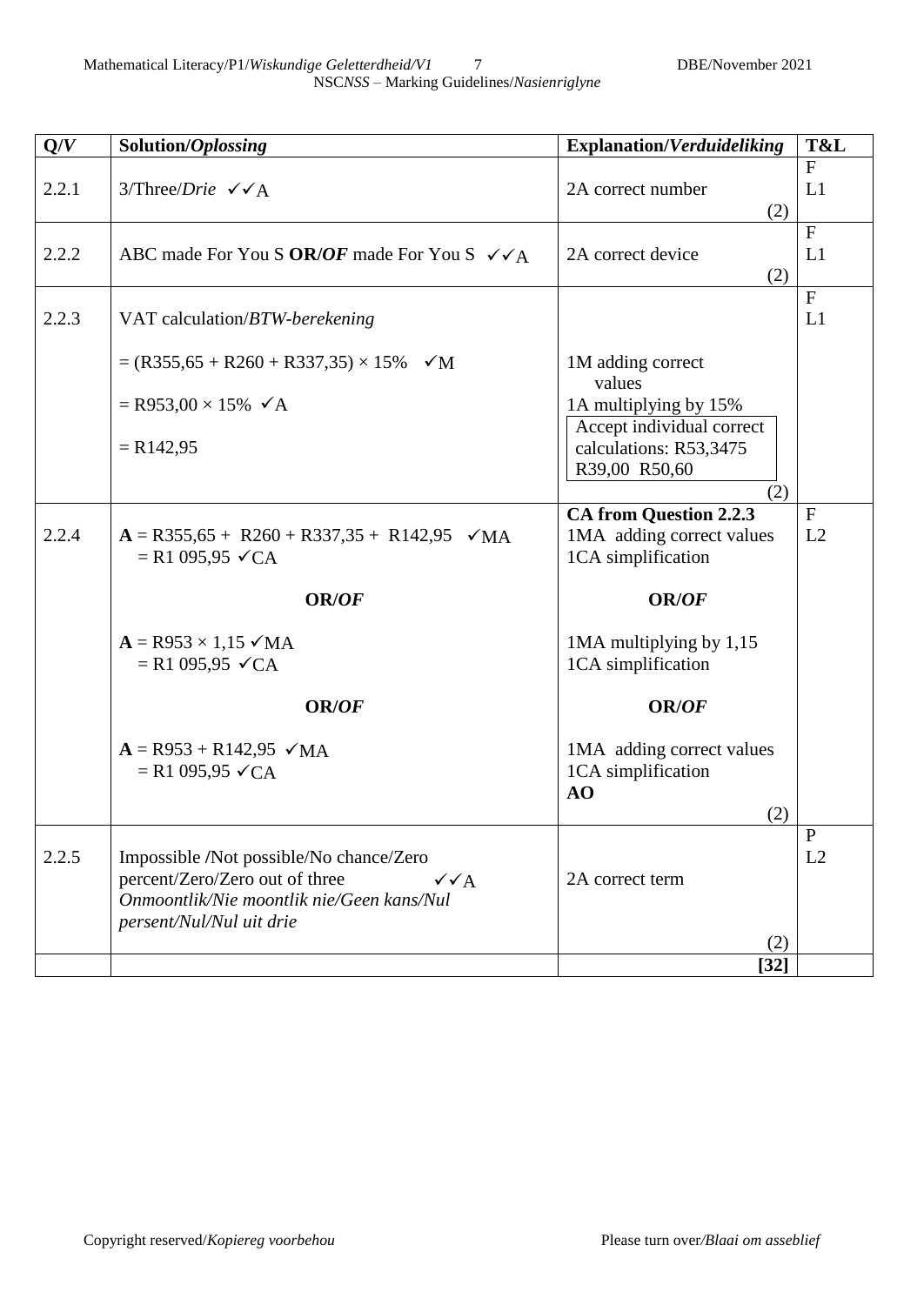|       | <b>QUESTION/VRAAG 3 [26 MARKS/PUNTE]</b>                                                                                                                                                                                                               |                                                                                                                                    |                     |
|-------|--------------------------------------------------------------------------------------------------------------------------------------------------------------------------------------------------------------------------------------------------------|------------------------------------------------------------------------------------------------------------------------------------|---------------------|
| Q/V   | Solution/Oplossing                                                                                                                                                                                                                                     | <b>Explanation/Verduideliking</b>                                                                                                  | T&L                 |
| 3.1.1 | $\sqrt{A}$<br>$\checkmark$ A<br>29 March 2021/29 Maart 2021<br>OR/OF 29/03/2021                                                                                                                                                                        | 1A correct day<br>1A correct month and year<br>(2)                                                                                 | D<br>L1             |
| 3.1.2 | $\sqrt{\sqrt{A}}$<br>One hundred and twenty eight million cubic metres/<br>Een honderd agt en twintig miljoen kubieke meter                                                                                                                            | 2A number in words<br><b>NPU</b><br>(2)                                                                                            | D<br>L1<br>$\ast$   |
| 3.1.3 | KwaZulu-Natal OR/OF KZN $\checkmark$ A                                                                                                                                                                                                                 | 2A correct province<br>(2)                                                                                                         | D<br>L1             |
| 3.1.4 | Free State/Vrystaat/FS $\checkmark$ $\checkmark$ A                                                                                                                                                                                                     | 2A Free State<br>(2)                                                                                                               | D<br>L2             |
| 3.1.5 | Mean/Gemiddeld<br>$\sqrt{\text{SF}}$<br>$83 = \frac{D + D + 73 + 82 + 88 + 89 + 99 + 101 + 105}{2}$<br>$9 \sqrt{MA}$<br>$83 = \frac{2D + 637}{9}$ $\checkmark$ CA<br>$2D + 637 = 747$<br>$2D = 110$ $\checkmark$ MA<br>$D = 55 \checkmark$ CA<br>OR/OF | 1SF substitution mean<br>correctly<br>1MA dividing by 9<br>1CA simplification<br>1MA dividing by 2<br>1CA simplification<br>OR/OF  | D<br>L <sub>3</sub> |
|       | $\sqrt{\text{SF}}$<br>$2D + 637 = 83 \times 9$ $\checkmark$ MA<br>$2D + 637 = 747 \checkmark CA$<br>$2D = 110$ $\checkmark$ MA<br>$D = 55 \checkmark CA$                                                                                               | 1SF substitution mean<br>correctly<br>1MA multiplying by 9<br>1CA simplification<br>1MA dividing by 2<br>1CA simplification<br>(5) |                     |
| 3.1.6 | Probability/Waarskynlikheid<br>$\checkmark$ A<br>1<br>$=$ $-$<br>9<br>$\checkmark$ A                                                                                                                                                                   | 1A numerator<br>1A denominator<br>(2)                                                                                              | P<br>L2<br>$\ast$   |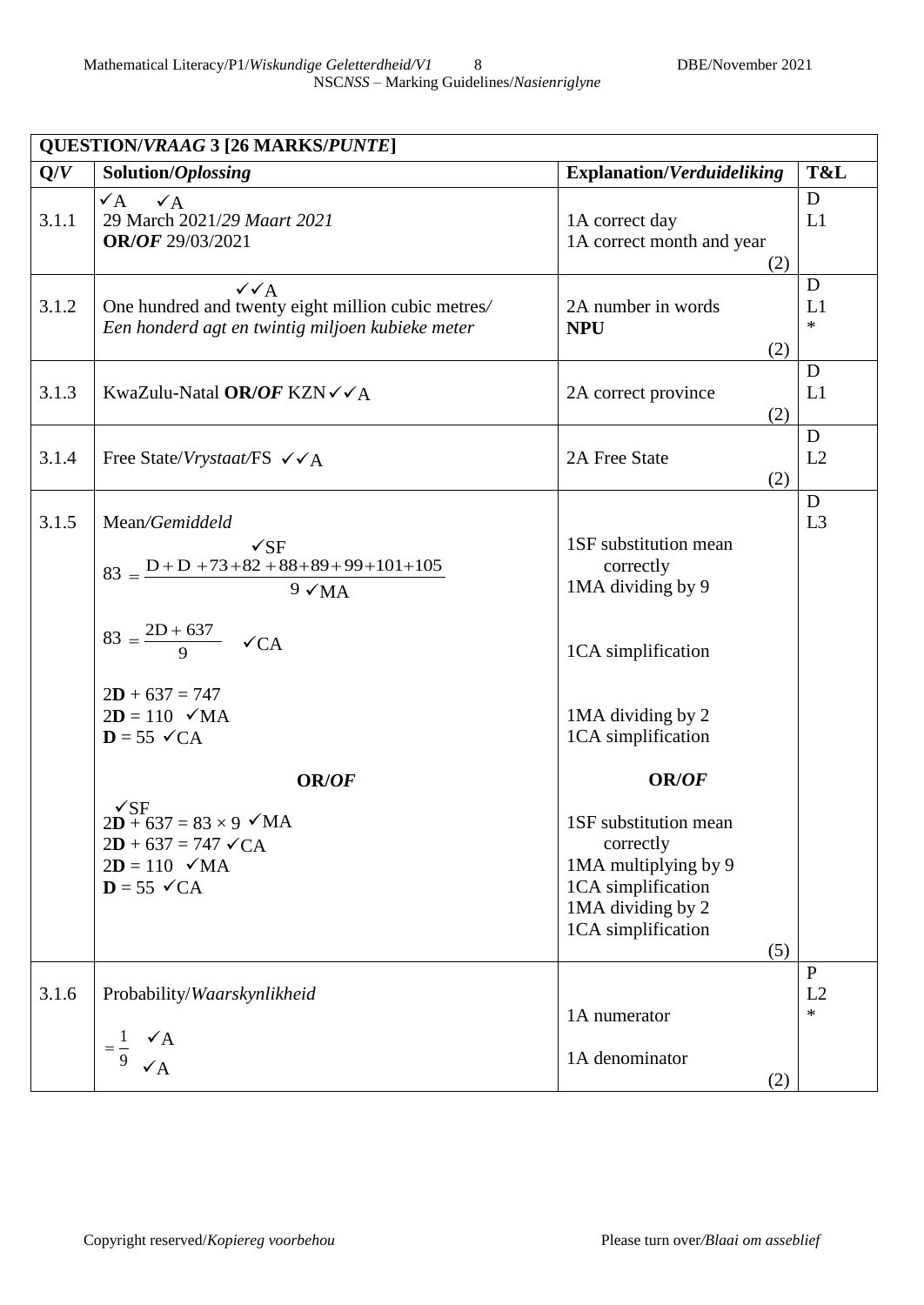| Q/V   | Solution/Oplossing                                                                  | <b>Explanation/Verduideliking</b>               | T&L         |
|-------|-------------------------------------------------------------------------------------|-------------------------------------------------|-------------|
|       | $\mathbf{v}_A$                                                                      | 1A correct value in millions                    | D<br>L2     |
| 3.1.7 | = 15 657 000 000 $\times \frac{99}{100}$ $\checkmark$ MA                            | 1MA multiplying by %                            | $\ast$      |
|       | $= 15500430000 \sqrt{CA}$                                                           | 1CA simplification                              |             |
|       |                                                                                     | Accept 15 500,43 million                        |             |
|       |                                                                                     | (3)                                             |             |
|       |                                                                                     |                                                 | D           |
| 3.2.1 | Percentage increase/Persentasie toename                                             |                                                 | L2          |
|       | $\sqrt{\text{SF}}$                                                                  | 1SF correct substitution                        |             |
|       | $=\frac{4,3-1,7}{1,7} \times 100\%$                                                 | 1A correct denominator                          |             |
|       |                                                                                     | 1CA simplification                              |             |
|       | $= 152,94\%$ $\checkmark$ CA                                                        | <b>NPR</b>                                      |             |
|       |                                                                                     | (3)                                             | D           |
| 3.2.2 | Save energy (kWh)/Bespaar energie (kWh) $\checkmark$ A                              |                                                 | L4          |
|       | OR/OF                                                                               |                                                 |             |
|       | Save water (kl)/Bespaar water (kl) $\checkmark$ A                                   | 2A reason                                       |             |
|       | <b>OR/OF</b>                                                                        |                                                 |             |
|       | Save money/Spaar geld $\sqrt{\triangle}$ A                                          | (2)                                             |             |
|       |                                                                                     | Accept litres from $28 - 32$                    | $\mathbf D$ |
| 3.2.3 | Range of the number of litres/Omvang van die getal liter<br>$\sqrt{RT}$ $\sqrt{RT}$ | 1RT minimum<br>1RT maximum                      | L3          |
|       | $120 \ell - 30 \ell$                                                                |                                                 |             |
|       | $= 90 \text{ }\ell \text{ } \checkmark$ CA                                          | 1CA simplification                              |             |
|       |                                                                                     |                                                 |             |
|       | <b>OR/OF</b>                                                                        | <b>OR/OF</b>                                    |             |
|       | Difference in time/Verskil in tyd                                                   |                                                 |             |
|       | $8 \text{ min} - 2 \text{ min}$                                                     |                                                 |             |
|       | Range/ <i>Omvang</i> = 6 min $\sqrt{RT}$<br>6 min $\times$ 15 litres/min $\sqrt{M}$ | 1RT difference in time<br>1M multiply by 15 min |             |
|       | $= 90$ litres $\checkmark$ CA                                                       | 1CA simplification                              |             |
|       |                                                                                     | <b>NPU</b><br>(3)                               |             |
|       |                                                                                     | $[26]$                                          |             |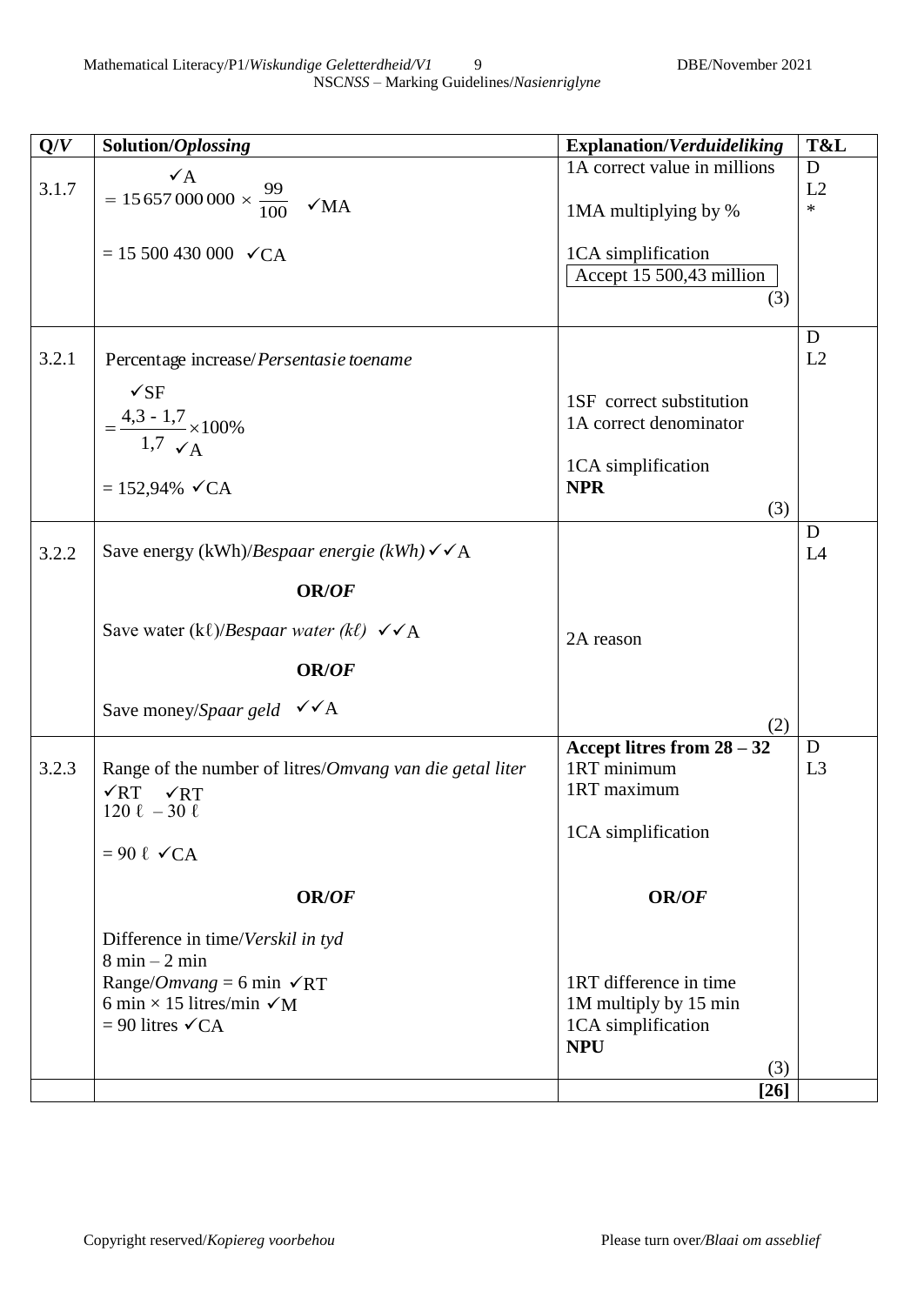| Mathematical Literacy/P1/Wiskundige Geletterdheid/V1 | DBE/November 2021 |
|------------------------------------------------------|-------------------|
| NSCNSS – Marking Guidelines/Nasienriglyne            |                   |

| QUESTION/VRAAG 4 [35 MARKS/PUNTE] |                                                                             |                                                      |                    |
|-----------------------------------|-----------------------------------------------------------------------------|------------------------------------------------------|--------------------|
| Q/V                               | Solution/Oplossing                                                          | <b>Explanation/Verduideliking</b>                    | T&L                |
| 4.1.1                             | Cost of 520 g/Koste van 520 g                                               |                                                      | $\mathbf{F}$<br>L2 |
|                                   | $520 \text{ g} = \frac{520}{1000} \times Rs200 \times MA$                   | 1C conversion<br>1MA multiplying by correct<br>value | $\ast$             |
|                                   | $=$ Rs104 $\checkmark$ CA                                                   | 1CA simplification                                   |                    |
|                                   | <b>OR/OF</b>                                                                | OR/OF                                                |                    |
|                                   | Unit cost per gram/Eenheidsprys per gram<br>$\checkmark C$                  |                                                      |                    |
|                                   | $Rs 200 \div 1000 g$<br>$=$ Rs 0,20/g                                       | 1C conversion                                        |                    |
|                                   | Rs $0,20/g \times 520 g \sqrt{MA}$                                          | 1MA multiplying by correct<br>value                  |                    |
|                                   | $=$ Rs 104 $\checkmark$ CA                                                  | 1CA simplification<br>(3)                            |                    |
| 4.1.2                             | Total cost of one plate/Totale koste van een bord                           |                                                      | $\mathbf{F}$<br>L3 |
|                                   | $(Rs200 + Rs120 + Rs10 + Rs62) \div 8$                                      |                                                      |                    |
|                                   | $Rs 392 \checkmark A$<br>$8 \sqrt{MA}$                                      | 1A total ingredients<br>1MA divide by 8              |                    |
|                                   | $=$ Rs49 $\checkmark$ CA                                                    | 1CA simplification                                   |                    |
|                                   | Total cost including food container/<br>Totale koste voedselhouer ingesluit |                                                      |                    |
|                                   | $=$ Rs49 + Rs2,43 $\checkmark$ MA                                           | 1MA adding the container                             |                    |
|                                   | $=$ Rs51,43 $\checkmark$ CA                                                 | 1CA simplification                                   |                    |
|                                   | <b>OR/OF</b>                                                                | OR/OF                                                |                    |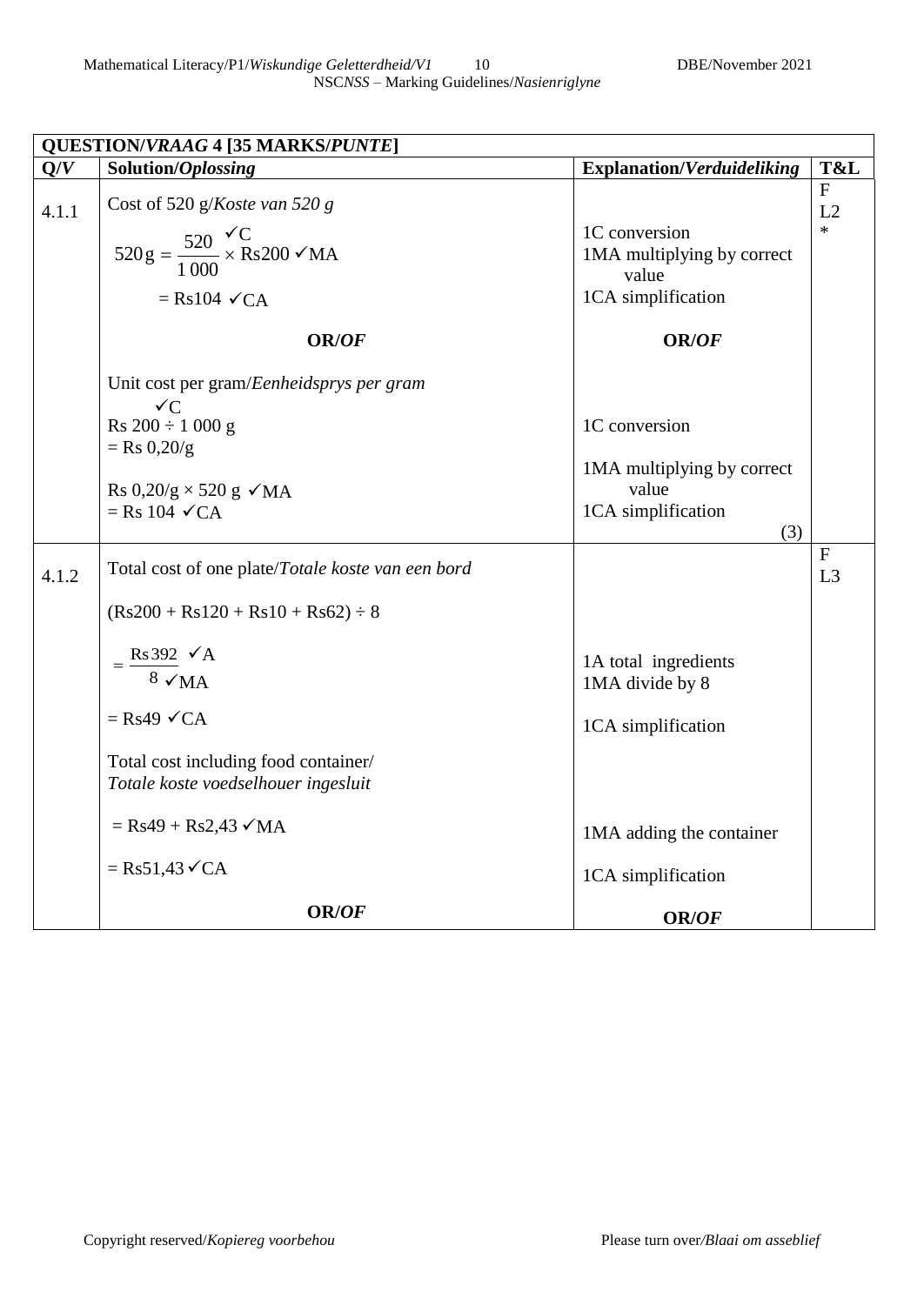| Q/V   | Solution/Oplossing                                                                                                                                                                                                                                                | <b>Explanation/Verduideliking</b>                                      | T&L |
|-------|-------------------------------------------------------------------------------------------------------------------------------------------------------------------------------------------------------------------------------------------------------------------|------------------------------------------------------------------------|-----|
| 4.1.2 | Total cost of 8 plates/Totale koste van 8 borde<br>$=$ Rs200 + Rs120 + Rs10 + Rs62 + (Rs2,43 $\times$ 8)<br>$\sqrt{A}$<br>$=$ 392 +(2,43 $\times$ 8) $\checkmark$ MA<br>$=$ Rs411,44 $\checkmark$ CA<br>Total cost of one plate/ <i>Totale koste van een bord</i> | 1A total ingredients<br>1MA adding the container<br>1CA simplification |     |
|       | $=\frac{411,44}{8}$ $\checkmark$ MA<br>$=$ Rs51,43 $\checkmark$ CA<br><b>OR/OF</b>                                                                                                                                                                                | 1MA divide by 8<br>1CA simplification<br>OR/OF                         |     |
|       | Total cost of one plate/Totale koste van een bord                                                                                                                                                                                                                 |                                                                        |     |
|       | $=\frac{Rs200}{8} + \frac{Rs120}{8} + \frac{Rs10}{8} + \frac{Rs62}{8}$ $\checkmark$ MA<br>$=$ Rs25 + Rs15 + Rs1,25 + Rs7,75 $\checkmark$ CA<br>$=$ Rs49 $\checkmark$ A<br>Total cost including food container/Totale                                              | 1MA divide by 8<br>1CA simplification<br>1A total ingredients          |     |
|       | koste insluitend koshouer<br>$=$ Rs49 + Rs2,43 $\checkmark$ MA<br>$=$ Rs51,43 $\checkmark$ CA                                                                                                                                                                     | 1MA adding<br>1CA simplification<br>(5)                                |     |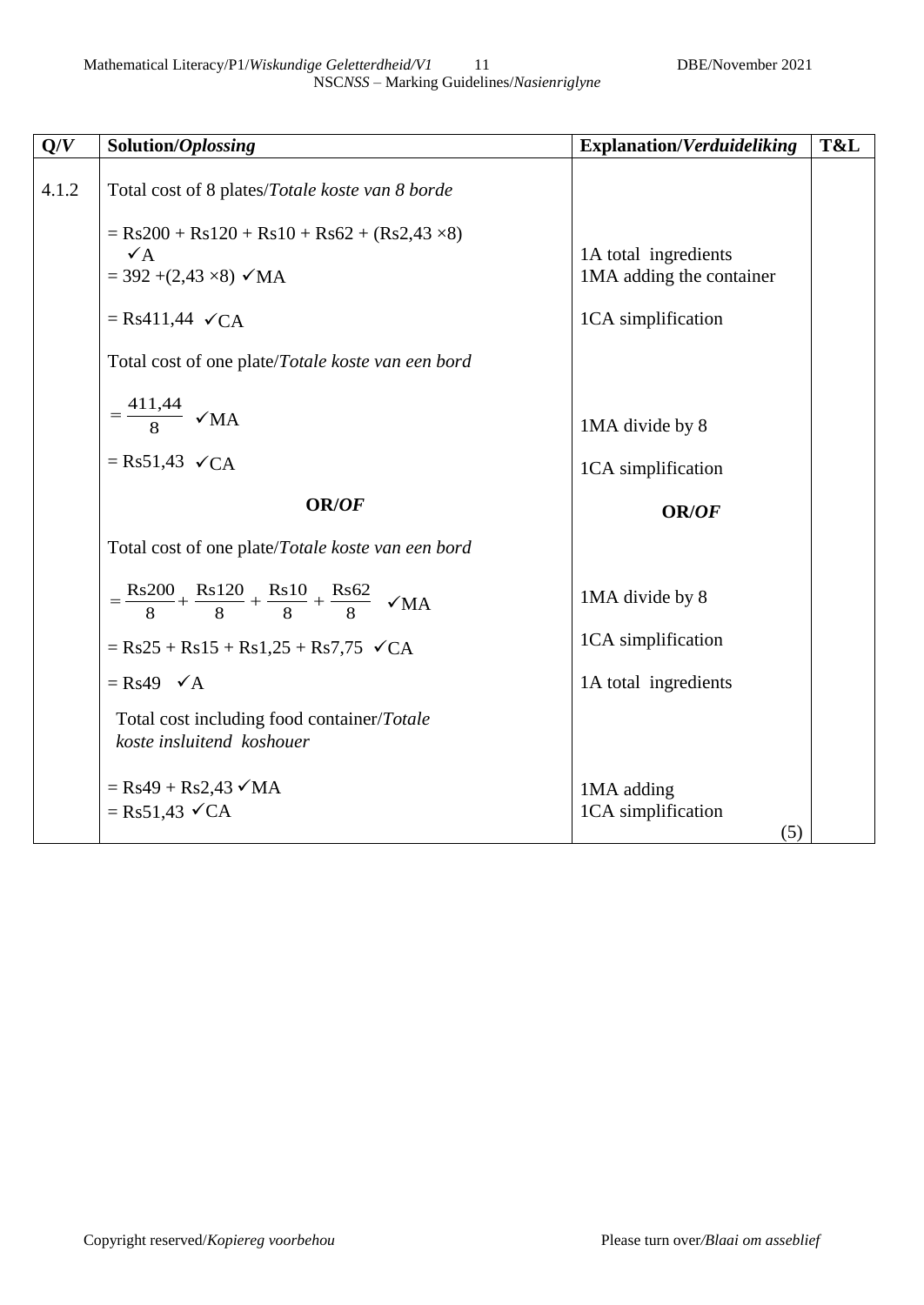| Q/V   | Solution/Oplossing                                                   | <b>Explanation/Verduideliking</b>    | T&L       |
|-------|----------------------------------------------------------------------|--------------------------------------|-----------|
|       | Profit of one plate/Wins van een bord                                | <b>CA from Question 4.1.2</b>        | ${\bf F}$ |
| 4.1.3 | $\sqrt{MA}$                                                          |                                      | L4        |
|       | $Rs80 - Rs51,43 = Rs28,57 \quad \sqrt{CA}$                           | 1MA subtracting CP from<br><b>SP</b> |           |
|       | % profit of one plate/% wins van een bord                            | 1CA simplification                   |           |
|       | $=\frac{\text{Rs}28,57}{\text{Rs}51,43} \times 100\%$ $\checkmark$ M | 1M percentage calculation            |           |
|       | $= 55,55\%$<br>$\checkmark$ CA                                       | 1CA simplification                   |           |
|       | Bobby's claim is VALID/Bobby se eis is GELDIG $\checkmark$ O         | 10 conclusion                        |           |
|       | <b>OR/OF</b>                                                         | OR/OF                                |           |
|       | $\sqrt{\sqrt{A}}$<br>$Rs51,43 \times 1,5$ $\checkmark$ MA            | 2A calculating 1,5                   |           |
|       | $=Rs77,15 \checkmark CA$                                             | 1MA multiplying                      |           |
|       |                                                                      | 1CA simplification                   |           |
|       | Rs80,00 > Rs77,15                                                    |                                      |           |
|       | Bobby's claim is VALID/Bobby se eis is GELDIG $\checkmark$ O         | 10 conclusion                        |           |
|       | OR/OF                                                                | OF/OR                                |           |
|       | Percentage income/Persentasie inkomste                               |                                      |           |
|       | $\sqrt{MA}$<br>$\frac{1}{\text{Rs}51,43} \times 100\%$               | 1MA percentage calculation           |           |
|       | $\checkmark$ CA<br>$= 155,55\%$                                      | 1CA simplification                   |           |
|       | Percentage profit/Persentasie wins                                   | 1M subtracting values                |           |
|       | $155,55\% - 100\% \checkmark M$                                      | 1CA simplification                   |           |
|       | $= 55,55\%$ $\checkmark$ CA                                          |                                      |           |
|       | Bobby's claim is VALID/Bobby se eis is GELDIG $\checkmark$ O         | 10 conclusion                        |           |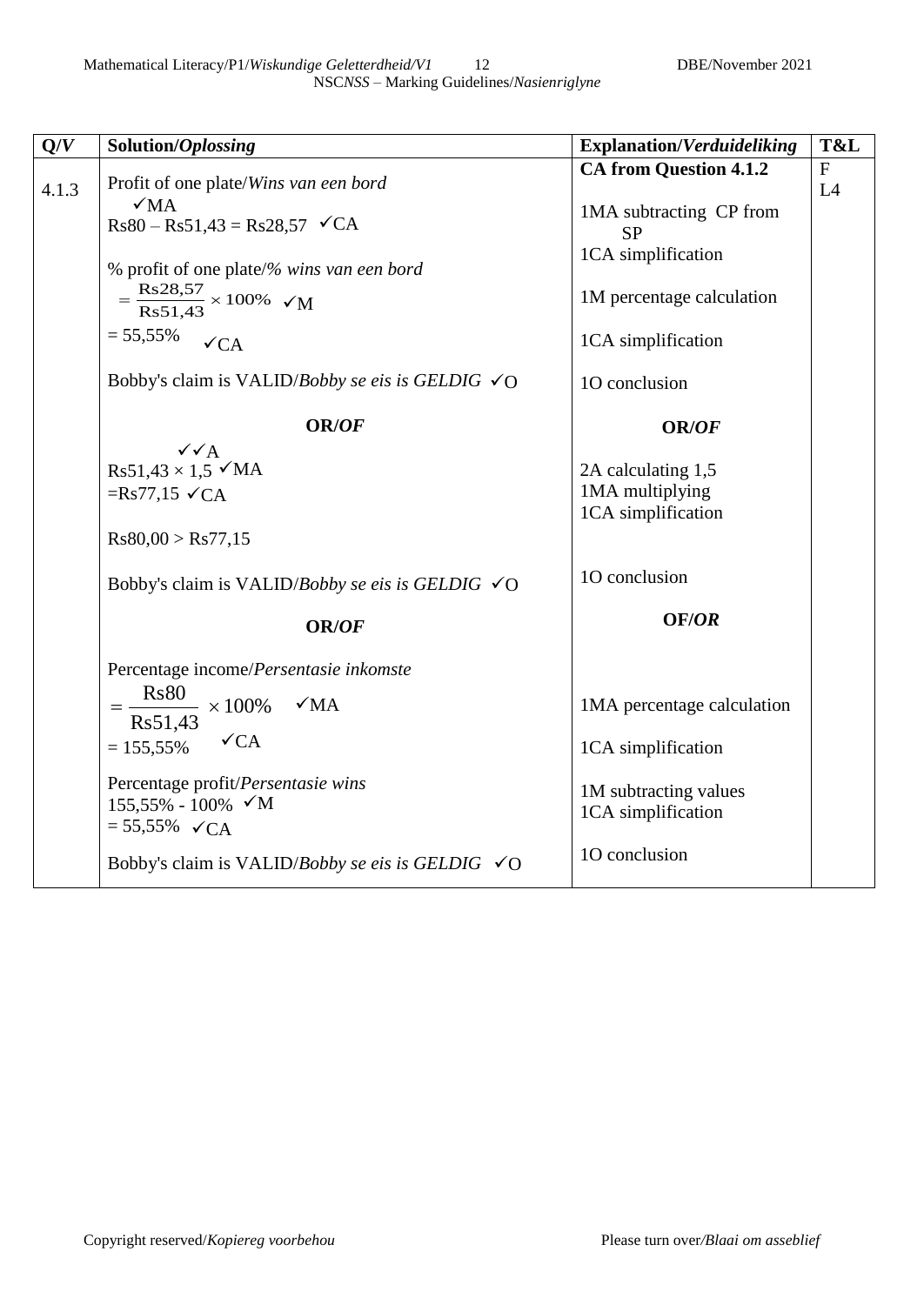| Mathematical Literacy/P1/Wiskundige Geletterdheid/V1 |                                           |
|------------------------------------------------------|-------------------------------------------|
|                                                      | NSCNSS – Marking Guidelines/Nasienriglyne |

| Q/V   | Solution/Oplossing                                                                                                                                                                                           | <b>Explanation/Verduideliking</b>                                                                 | T&L                          |
|-------|--------------------------------------------------------------------------------------------------------------------------------------------------------------------------------------------------------------|---------------------------------------------------------------------------------------------------|------------------------------|
|       | OF/OR                                                                                                                                                                                                        | OF/OR                                                                                             |                              |
| 4.1.3 | 50% of cost price/50% van die kosprys                                                                                                                                                                        |                                                                                                   |                              |
|       | $=$ Rs 51,43 x 50% $\checkmark$ MA<br>$=$ Rs 25,72 $\checkmark$ CA                                                                                                                                           | 1MA percentage calculation<br>1CA simplification                                                  |                              |
|       | Profit per plate/Wins per bord                                                                                                                                                                               |                                                                                                   |                              |
|       | $=$ Rs 80 – Rs 51,43 $\checkmark$ M<br>$=$ Rs 28,57 $\checkmark$ CA                                                                                                                                          | 1M subtracting values<br>1CA simplification                                                       |                              |
|       | Rs 28,57 > Rs 25,72                                                                                                                                                                                          |                                                                                                   |                              |
|       | Bobby's claim is VALID/Bobby se eis is GELDIG $\checkmark$ O                                                                                                                                                 | 10 conclusion<br>(5)                                                                              |                              |
| 4.1.4 | Cost of masala/Koste van masala<br>$\sqrt{RT}$<br>$=\frac{\text{Rs}10}{\text{Rs}1}\times0,206839\text{VMA}$<br>$= R2,06839$<br>$= R2,07 \checkmark A$                                                        | 1RT correct values<br>1MA multiplying by<br>0,260839<br>1A simplification                         | $\mathbf F$<br>L2            |
|       | <b>OR/OF</b>                                                                                                                                                                                                 | <b>OR/OF</b>                                                                                      |                              |
|       | Cost of masala/Koste van masala                                                                                                                                                                              |                                                                                                   |                              |
|       | $Rs10 \quad \checkmark RT$<br>4,834670 <del>√</del> MA<br>$= R2,06839$<br>$=$ R2,07 $\checkmark$ A                                                                                                           | 1RT correct values<br>1MA dividing<br>1A simplification<br>(3)                                    |                              |
| 4.2.1 | Cost (R) = $600,00 + 13 p$ , where p = number of plates.<br>$\sqrt{\rm SF}$<br>$1380,00 = 600,00 + 13p$<br>$1380,00 - 600,00 = 13p \sqrt{MA}$<br>$\sqrt{CA}$<br>$R780 = 13 p$<br>$p = 60$ plates $\sqrt{CA}$ | 1SF correct substitution<br>1MA subtracting 600<br>1CA simplification<br>1CA simplification<br>AO | $\mathbf{F}$<br>L2<br>$\ast$ |
|       |                                                                                                                                                                                                              | (4)                                                                                               |                              |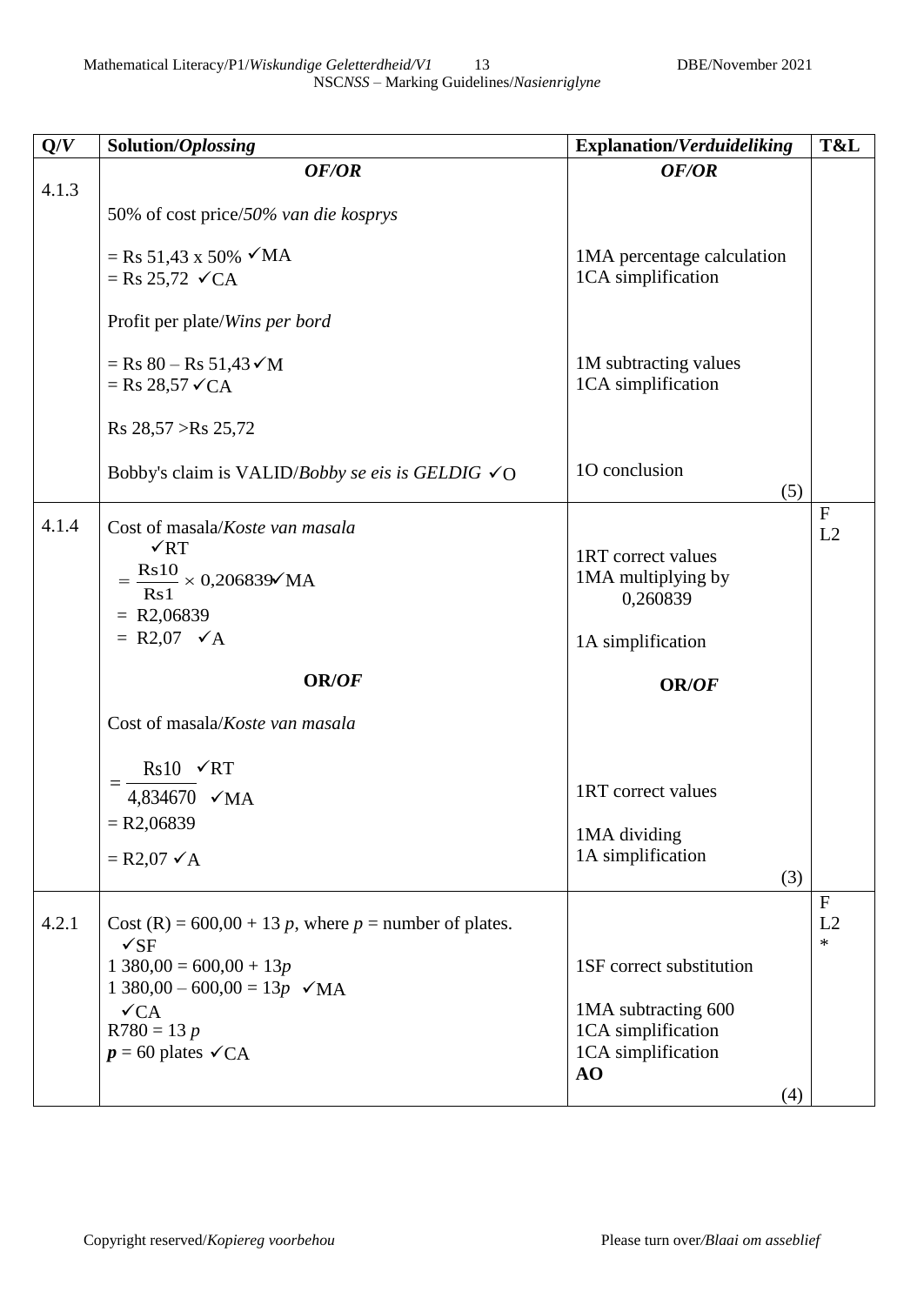

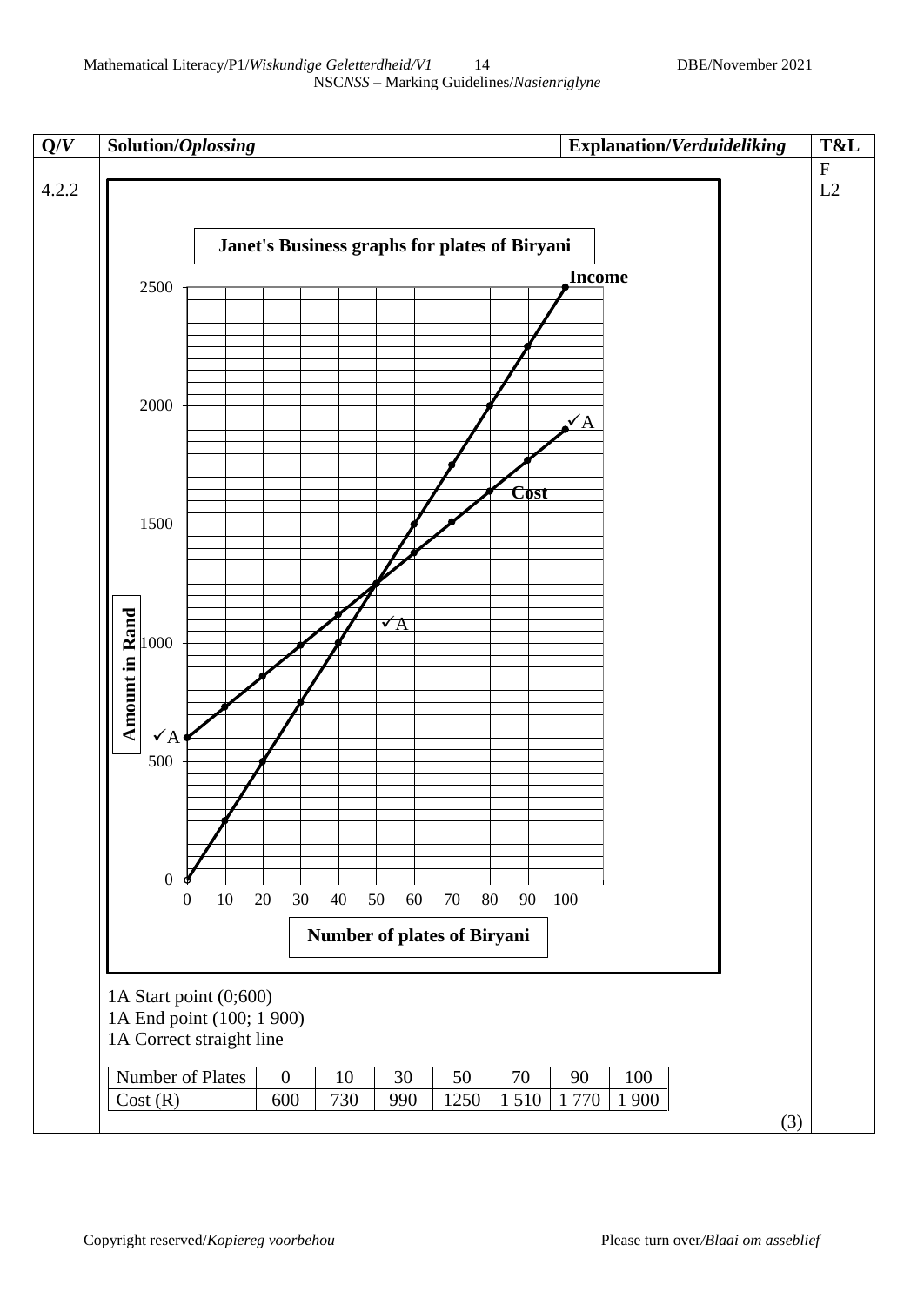| 4.2.3<br>4.3.1 | 50 plates $\sqrt{\text{RT}}$<br>$=\frac{18,7}{1}$<br>$\sqrt{RT}$<br>100<br>$= 0.187 \checkmark$ CA                                                                                                                                                                                                                                     | 2RT number of plates<br>(2)<br>1RT reading 18,7<br>1CA simplification                                                               | $\mathbf{F}$<br>L2<br>$\ast$<br>$\mathbf{P}$<br>L2<br>$\ast$ |
|----------------|----------------------------------------------------------------------------------------------------------------------------------------------------------------------------------------------------------------------------------------------------------------------------------------------------------------------------------------|-------------------------------------------------------------------------------------------------------------------------------------|--------------------------------------------------------------|
|                |                                                                                                                                                                                                                                                                                                                                        |                                                                                                                                     |                                                              |
|                |                                                                                                                                                                                                                                                                                                                                        | AO<br>(2)                                                                                                                           |                                                              |
| 4.3.2          | As the time increase the number of tourists visiting India<br>increases./ $\checkmark$ $\checkmark$ A<br>Soos die tyd verbygaan, neem die aantal toeriste wat Indië<br>besoek toe.                                                                                                                                                     | 2A increases<br>Accept increase<br>(2)                                                                                              | D<br>L4                                                      |
| 4.3.3          | Number of tourist from Bangladesh/Aantal toeriste uit<br><b>Bangladesj</b><br>$\sqrt{RT}$<br>10,93 million $\times \frac{37,1}{100}$ $\checkmark$ M<br>$= 4,05503$ million/miljoen $\checkmark$ CA<br>$= 4055030$<br>His statement is NOT CORRECT/Sy bewering is NIE<br>$\sqrt{O}$<br><b>KORREK NIE.</b><br>OR/OF                      | 1RT correct percentage<br>1M multiply with percentage<br>provided one value is<br>correct<br>1CA simplification<br>10 conclusion    | D<br>L4<br>$\ast$                                            |
|                | Number of tourist from Bangladesh/Aantal toeriste uit<br><b>Bangladesj</b><br>$\sqrt{RT}$<br>4,5 million/mi ljoen $\times 100\%$ $\times M$<br>10,93 million/mi ljoen<br>$= 41.1\%$ $\checkmark$ CA<br>Then $37,1\%$ is less than the $41,1\%$<br>His statement is NOT CORRECT/Sy bewering is NIE $\checkmark$ O<br><b>KORREK NIE.</b> | 1RT correct values<br>1M multiply with percentage<br>provided one value is<br>correct<br>1CA simplification<br>10 conclusion<br>(4) |                                                              |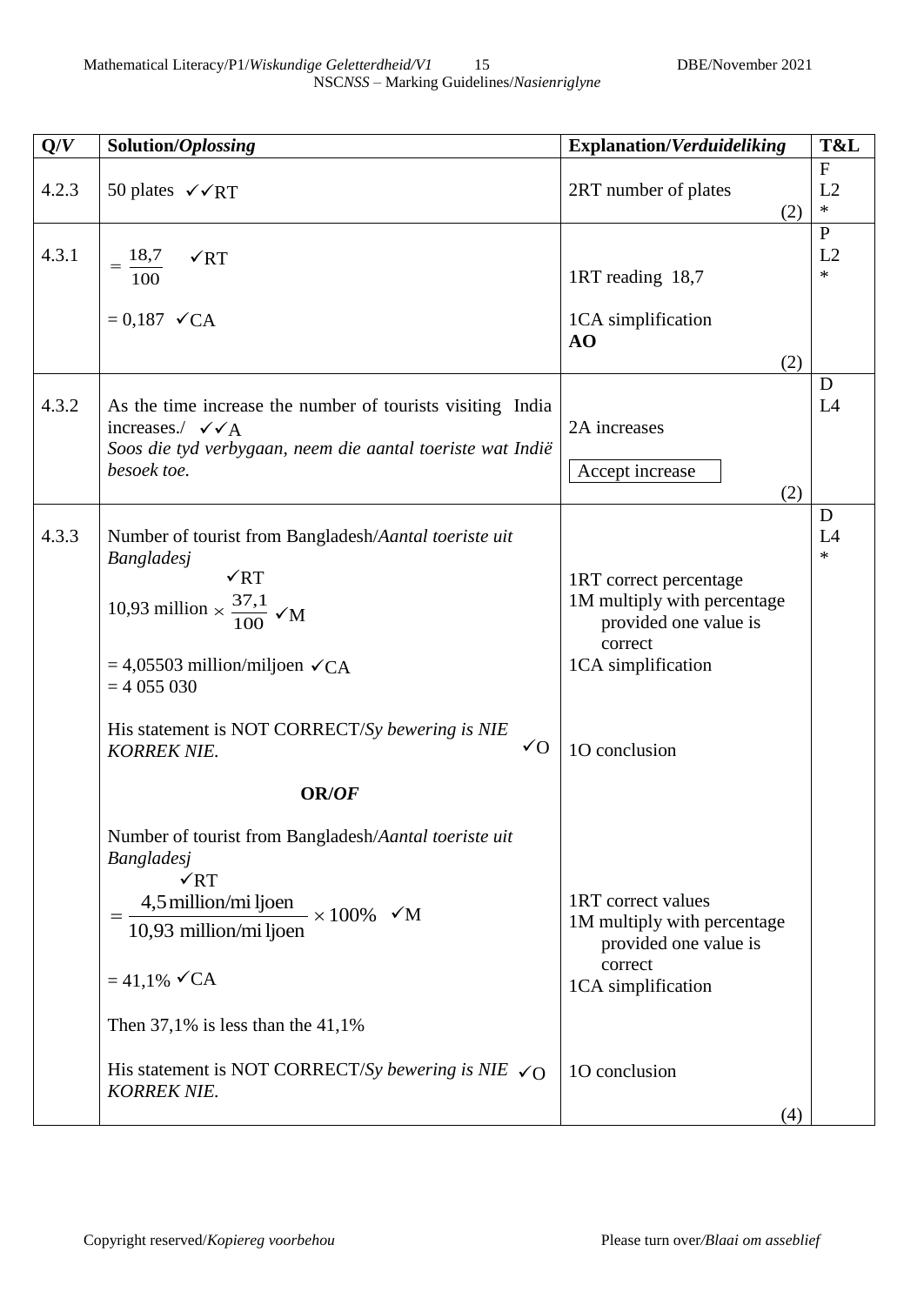| Q/V   | Solution/Oplossing                                                                                                                                                                                        | <b>Explanation/Verduideliking</b> | T&L                |
|-------|-----------------------------------------------------------------------------------------------------------------------------------------------------------------------------------------------------------|-----------------------------------|--------------------|
| 4.3.4 | Due to the <b>rounding</b> of large numbers in converting to a<br>percentage/ $\checkmark$ $\checkmark$ A<br>As gevolg van die afronding van grooter getalle tydens die<br>omskakeling na 'n persentasie. | 2A stating rounding<br>(2)        | $\mathbf{D}$<br>L4 |
|       |                                                                                                                                                                                                           | [35]                              |                    |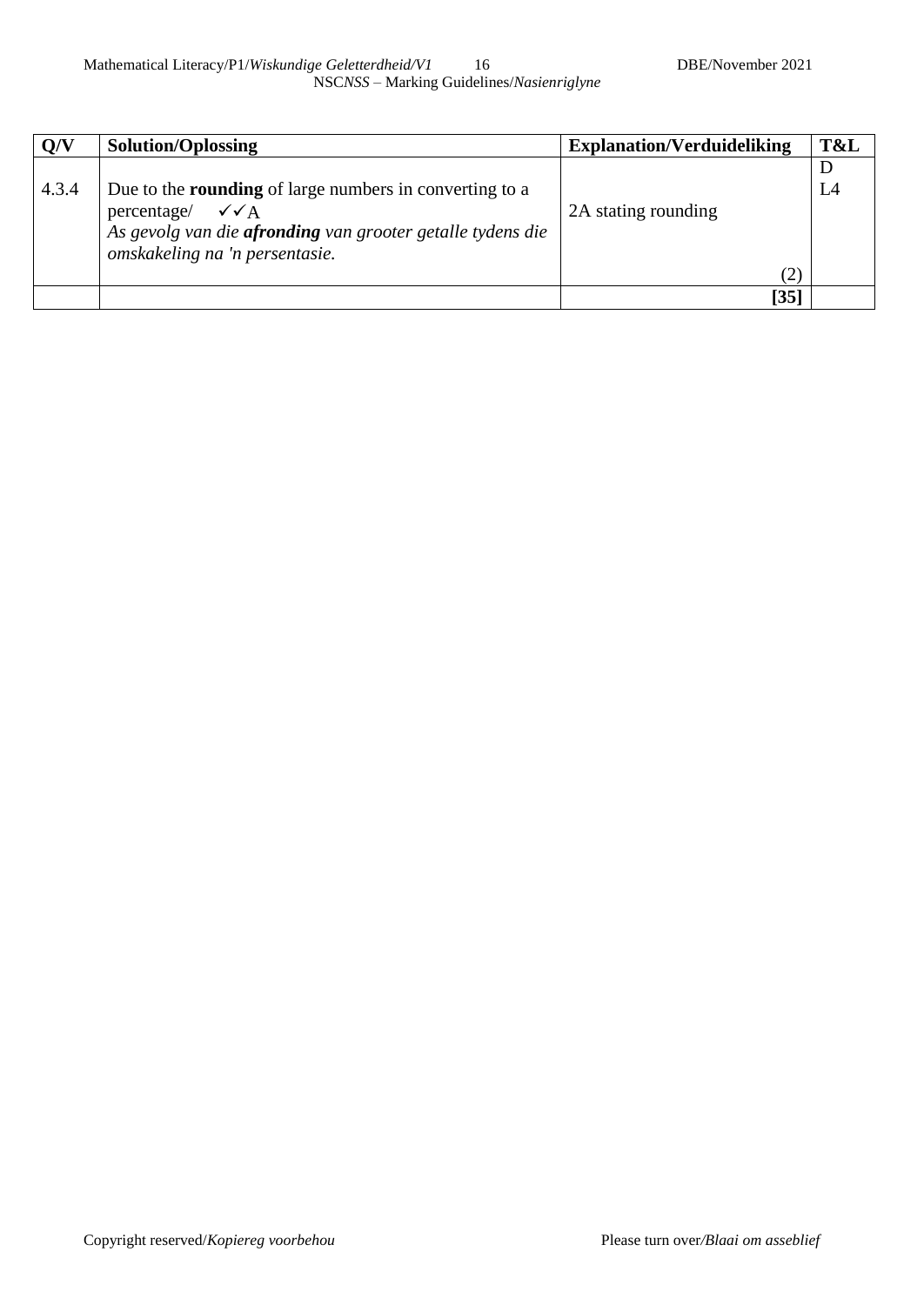| <b>QUESTION/VRAAG 5 [27 MARKS/PUNTE]</b> |                                                                                                            |                                        |                                |  |
|------------------------------------------|------------------------------------------------------------------------------------------------------------|----------------------------------------|--------------------------------|--|
| Q/V                                      | Solution/Oplossing                                                                                         | <b>Explanation/Verduideliking</b>      | T&L                            |  |
| 5.1.1                                    | Tax Bracket 4/Belastinghakkie 4 $\checkmark$ $\checkmark$ A                                                |                                        | $\mathbf{F}$<br>L2             |  |
|                                          | <b>OR/OF</b>                                                                                               |                                        |                                |  |
|                                          | Tax Bracket/Belastinghakkie<br>R423 301 - R555 600 $\checkmark$ A                                          | 2A correct tax bracket                 |                                |  |
|                                          | <b>OR/OF</b>                                                                                               |                                        |                                |  |
|                                          | 100 263 + 36% of taxable income above 423 300 $\checkmark$ / A                                             | (2)                                    |                                |  |
| 5.1.2                                    | Annual tax/ <i>Jaarlikse belasting</i>                                                                     | <b>CA from Question 5.1.1</b>          | $\mathbf{F}$<br>L <sub>3</sub> |  |
|                                          | $R423$ 301 - R555 600<br>$100\,263 + 36\%$ of taxable income above 423 300                                 |                                        |                                |  |
|                                          | R100 263 + 36% (R551 762 - R423 300) $\checkmark$ SF<br>R100 263 + (36% $\times$ R128 462) $\checkmark$ CA | 1SF substitution<br>1CA simplification |                                |  |
|                                          | $R100263 + R46246,32$<br>$=$ R146 509,32 $\checkmark$ CA                                                   | 1CA tax before rebate                  |                                |  |
|                                          | Tax payable/Belasting betaalbaar                                                                           |                                        |                                |  |
|                                          | $=$ R146 509,32 – R14 220 $\checkmark$ MCA                                                                 | 1MCA subtracting rebate                |                                |  |
|                                          | $=$ R132 289,32 $\checkmark$ CA                                                                            | 1CA simplification<br>(5)              |                                |  |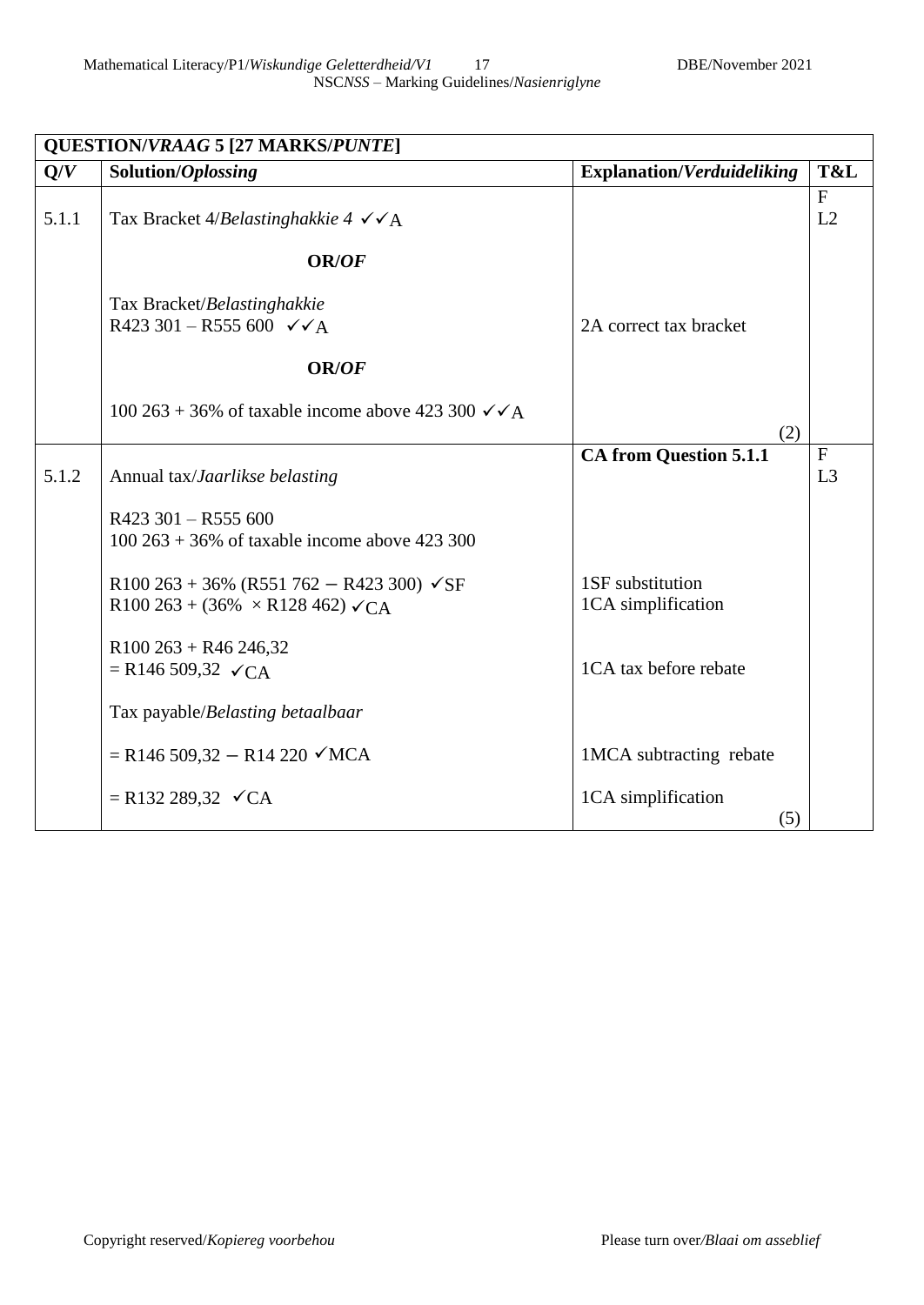| Q/V   | Solution/Oplossing                                             | <b>Explanation/Verduideliking</b> | T&L     |
|-------|----------------------------------------------------------------|-----------------------------------|---------|
|       |                                                                | <b>CA from Question 5.1.2</b>     | F       |
| 5.1.3 | Present monthly tax payable                                    |                                   | L4      |
|       | $=R132 289,32 \div 12$ $\checkmark$ MA                         | 1MA dividing by 12 and            | $\star$ |
|       | $=$ R11 024,11                                                 | simplify                          |         |
|       | Annual tax payable one year older                              |                                   |         |
|       | R132 289,32 - R7 794 $\checkmark$ A                            | 1A correct rebate - R7 794        |         |
|       | $= R124 495,32 \sqrt{MA}$                                      | 1MA subtracting rebate and        |         |
|       |                                                                | simplification                    |         |
|       | Monthly tax payable one year older                             |                                   |         |
|       | R124 495,32 $\div$ 12                                          |                                   |         |
|       | $=$ R10 374,61 $\checkmark$ CA                                 | 1CA simplification                |         |
|       |                                                                |                                   |         |
|       | Monthly tax savings                                            |                                   |         |
|       | R11 024,11 - R10 374,61                                        |                                   |         |
|       | $=$ R649,50 $\checkmark$ CA                                    | 1CA simplification                |         |
|       | His statement is CORRECT/Sy bewering is KORREK $\checkmark$ O  | 10 conclusion                     |         |
|       |                                                                |                                   |         |
|       | <b>OR/OF</b><br>$\sqrt{RT}$                                    | <b>OR/OF</b>                      |         |
|       | R132 289,32 - R124 495,32                                      | 1RT correct values                |         |
|       | $= R7 794$ $\checkmark$ A                                      | 2A correct rebate – R7 794        |         |
|       |                                                                |                                   |         |
|       | $R7 794 \div 12 \sqrt{MA}$                                     | 1MA dividing by 12                |         |
|       |                                                                |                                   |         |
|       | $=$ R649,50 $\checkmark$ CA                                    | 1CA simplification                |         |
|       |                                                                |                                   |         |
|       | His statement is CORRECT/Sy bewering is KORREK. $\checkmark$ O | 10 conclusion                     |         |
|       |                                                                |                                   |         |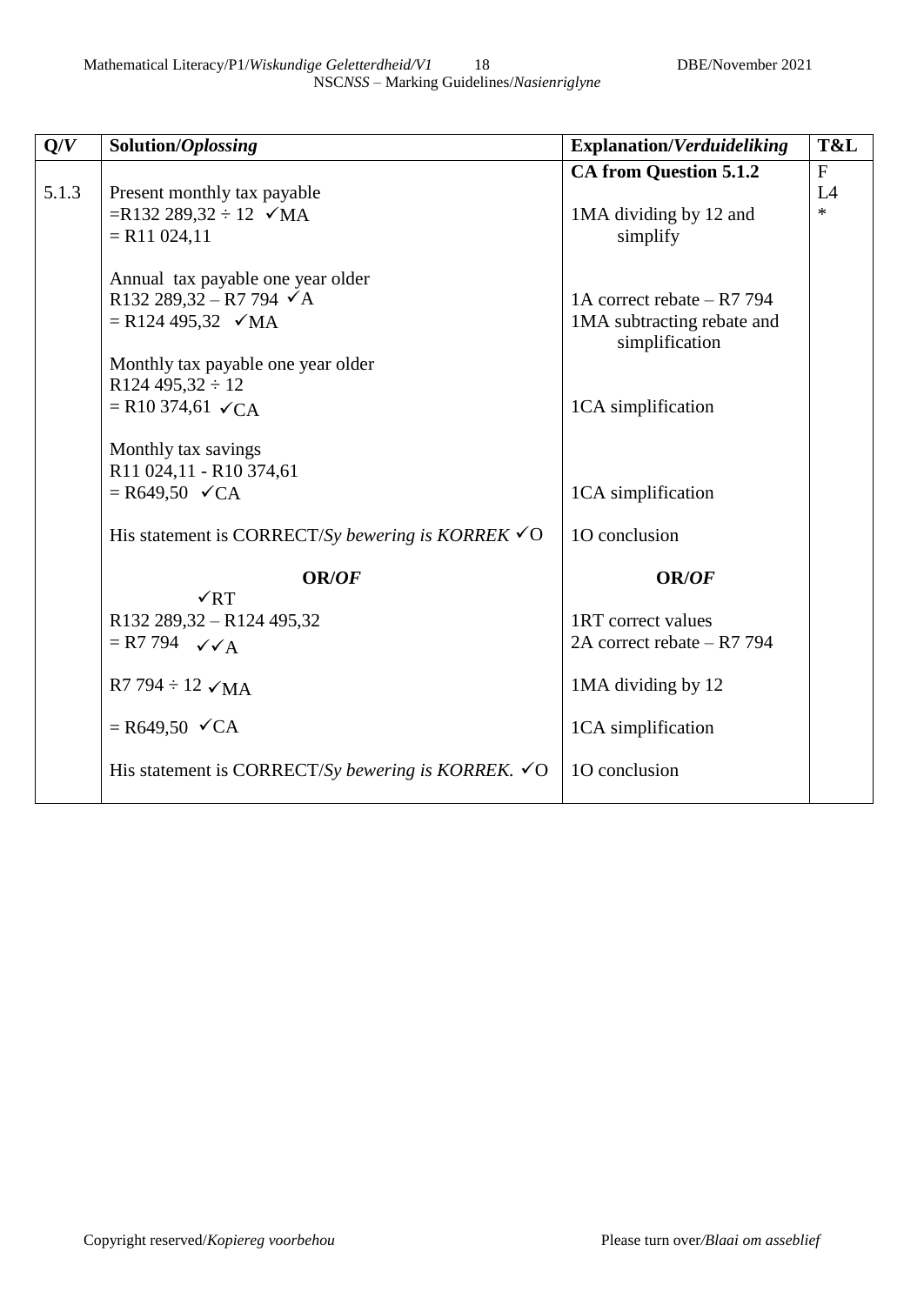Mathematical Literacy/P1/*Wiskundige Geletterdheid/V1* 19 DBE/November 2021 NSC*NSS* – Marking Guidelines/*Nasienriglyne*

| Q/V          | Solution/Oplossing                                                                                                                                                      | <b>Explanation/Verduideliking</b>                                                                            | T&L                |
|--------------|-------------------------------------------------------------------------------------------------------------------------------------------------------------------------|--------------------------------------------------------------------------------------------------------------|--------------------|
|              | OR/OF                                                                                                                                                                   | OR/OF                                                                                                        |                    |
| 5.1.3        | Annual tax payable one year older/Jaarlikse belasting<br>betaalbaar een jaar ouer                                                                                       |                                                                                                              |                    |
|              | $=$ R146 509,32 - R14 220 - R7 794 $\checkmark$ MA                                                                                                                      | 1MA subtracting rebate and<br>simplification                                                                 |                    |
|              | $=$ R124 495,32 $\checkmark$ A                                                                                                                                          | 1A correct tax payable                                                                                       |                    |
|              | Annual tax payable/Jaarlikse belasting betaalbaar                                                                                                                       |                                                                                                              |                    |
|              | $=$ R132 289,32                                                                                                                                                         |                                                                                                              |                    |
|              | Monthly tax savings/Maandelikse belasting besparing                                                                                                                     |                                                                                                              |                    |
|              | $\sqrt{M}$<br>R132 289,32 - R124 495,32                                                                                                                                 | 1M simplification                                                                                            |                    |
|              | 12 $\sqrt{MA}$                                                                                                                                                          | 1MA dividing by 12                                                                                           |                    |
|              | $=$ R649,50 $\checkmark$ CA                                                                                                                                             | 1CA simplification                                                                                           |                    |
|              | His statement is CORRECT/Sy bewering is KORREK. $\checkmark$ O                                                                                                          | 10 conclusion<br>(6)                                                                                         |                    |
| 5.1.4        | Medical credits/Mediese krediete:<br>$\sqrt{RT}$<br>$R310 + R310 + (R209 \times 2)$ $\checkmark$ MA<br>$R310 + R310 + R418$ $\checkmark$ MA<br>$= R1 038 \checkmark$ CA | 1RT correct values<br>1MA multiplying with 2<br>1MA adding all the values<br>1CA simplification<br>AO<br>(4) | $\mathbf{F}$<br>L3 |
|              |                                                                                                                                                                         |                                                                                                              | D                  |
| 5.2.1<br>(a) | Huawei √√RT                                                                                                                                                             | 2RT correct brand<br>(2)                                                                                     | L2<br>$\ast$       |
| 5.2.1<br>(b) | 21,5% $\checkmark$ √ RT                                                                                                                                                 | CA from Question 5.2.1 (a)<br>2RT correct percentage<br>(2)                                                  | D<br>L2<br>*       |
| 5.2.2        | $IQR = Q3 - Q1/IKV = K3 - K1 \, \checkmark \, MA$<br>$\sqrt{RT}$ $\sqrt{RT}$<br>$= 18,75 - 15,7$                                                                        | 1MA concept of IQR<br>1RT correct value $(Q3)$<br>1RT correct value $(Q1)$                                   | D<br>L3<br>$\ast$  |
|              | $= 3.05 \checkmark$ CA                                                                                                                                                  | 1CA simplification<br>(4)                                                                                    |                    |